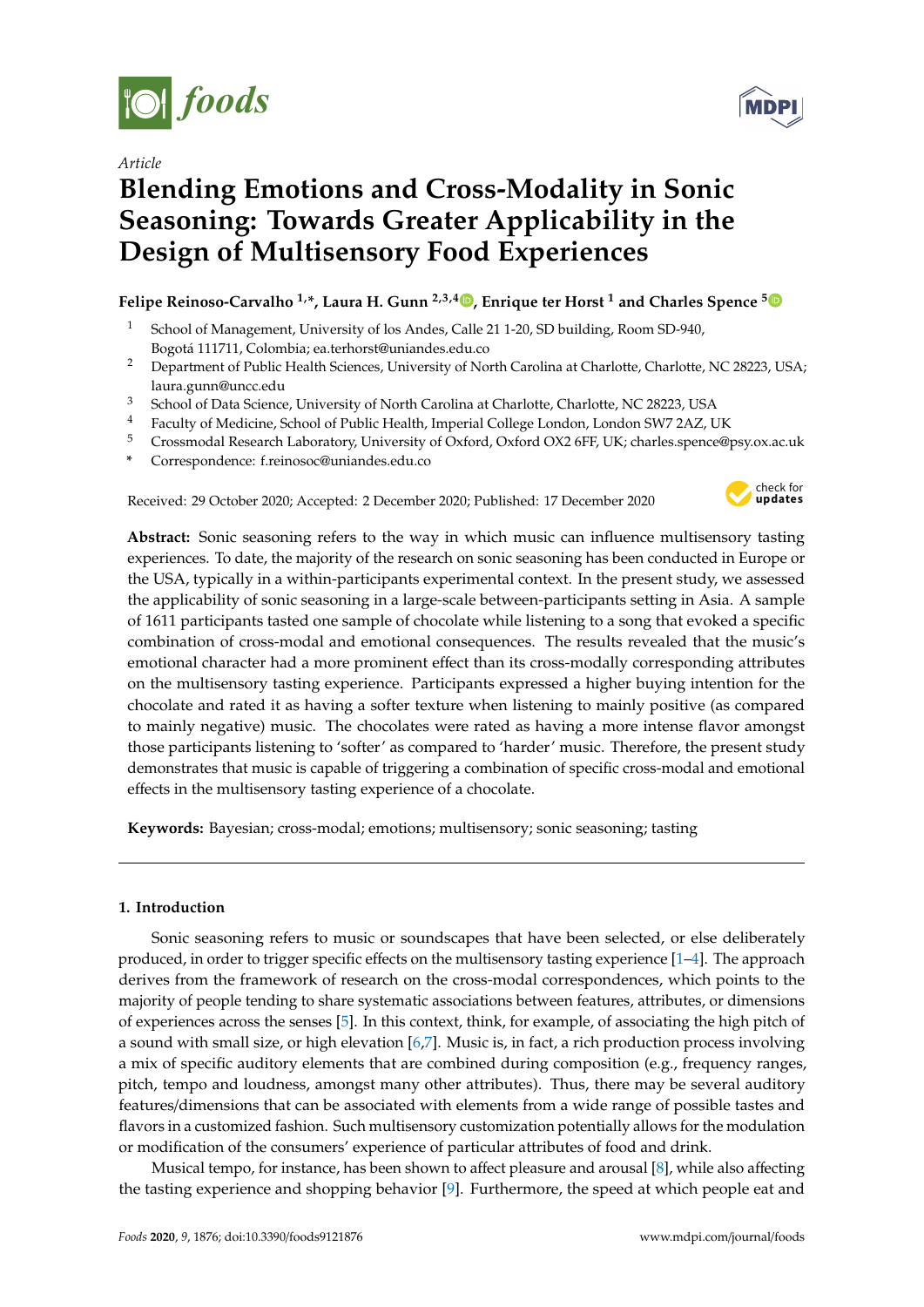drink has also been shown to be affected by musical tempo [\[10](#page-17-7)[,11\]](#page-17-8); cf. [\[12\]](#page-17-9). What is more, a number of studies have revealed that participants tend to drink more when the loudness of the background music goes up [\[13\]](#page-17-10). The perceived taste/flavor of alcoholic drinks can also be modified (either enhanced or diminished), when listening to background music at different loudness levels (cf. [\[14](#page-17-11)[,15\]](#page-17-12); see also [\[16\]](#page-17-13)).

Different studies have also shown that certain pitch or auditory frequency ranges correspond with specific taste/flavor sensations, such as bitterness, sourness, and sweetness [\[17](#page-17-14)[–20\]](#page-17-15). Based on these insights, music can be produced or selected in order to deliberately correspond to specific taste sensations [\[1](#page-17-0)[,18](#page-17-16)[,21](#page-17-17)[–26\]](#page-18-0). Using such an approach, Crisinel et al. demonstrated that the reported taste of samples of cinder toffee could be modulated by presenting a 'sweet' vs. 'bitter' background soundscape [\[1\]](#page-17-0). Meanwhile, Watson and Gunther [\[26\]](#page-18-0) have suggested that the sound of the trombone is more strongly associated with bitterness than the sound of a clarinet. Reinoso Carvalho et al. [\[25\]](#page-17-18) have also reported that what people listen to (one 'sweet', one 'bitter', and one in-between music clip) enhances the corresponding ratings of the taste of chocolate samples. Thus, not only can be music carefully selected, or soundscapes can correspond to particular taste/flavor attributes, but it is possible to influence such gustatory sensations when eating and/or drinking while experiencing congruent, as compared to incongruent, music [\[27](#page-18-1)[,28\]](#page-18-2).

The emotions that are associated with the music that happens to be playing in the background can also be transferred to, and thus influence, the tasting experience while eating and drinking [\[29](#page-18-3)[–32\]](#page-18-4); see [\[33\]](#page-18-5) for an overview of the literature on 'sensation transference'. The scientific evidence that has been published to date is consistent with the view that such emotions tend to mediate similar cross-modal effects as those reported above; e.g., [\[29](#page-18-3)[–32,](#page-18-4)[34\]](#page-18-6). For example, Kantono et al. [\[29\]](#page-18-3) reported that the perceived sweetness and bitterness of ice cream was modulated by whether the music playing in the background was liked or disliked, respectively. Reinoso-Carvalho et al.'s [\[31\]](#page-18-7) research also revealed that the flavor of beer is rated differently as a function of whether people are listening to music that happens to trigger positive vs. negative emotions. Meanwhile, Ziv [\[32\]](#page-18-4) reported that biscuits are rated as tasting better when participants listen to pleasant (as compared to unpleasant) music. Seo and Hummel [\[35\]](#page-18-8) have also shown that the hedonic valence associated with what is heard can be transferred to olfaction, and that such a transference of valence is not necessarily correlated with how pleasantly people rate the relevant smells. The latter observation is important when considering the crucial role played by olfaction in the case of multisensory flavor perception [\[36](#page-18-9)[–38\]](#page-18-10).

In summary, based on the sonic seasoning research that has been published to date, cross-modally corresponding music, or music that is able to prime specific emotions, opens up the possibility of enhancing specific aspects of the multisensory tasting experience. However, the majority of the existing literature on this topic has been conducted in one specific type of population (European), and under somewhat rigid conditions (i.e., adopting a within-participants experimental design). Hence, the question of whether the same results would also be observed under more ecologically valid testing conditions remains to be further addressed. Moreover, if cross-modally corresponding music or music that is able to prime particular emotions can affect the tasting experience, one might wonder what would happen with music that triggers both effects in combination? To the best of our knowledge, the latter question has not yet been assessed empirically. In order to address these questions, we conducted a large-scale quantitative sonic seasoning assessment in an Asian country using a between-participants methodology.

#### *1.1. Theoretical Framework*

Within-participants experimental designs have been used in the majority of previous sonic seasoning research. In a typical study, different sounds are presented to the same listener, while experiencing a variety of food and/or drink items. For instance, Spence and his colleagues [\[4\]](#page-17-1) noted that 15 out of 19 studies involving different associations between sound and taste/flavor were designed on a within-participant basis (see their Table 1). In parallel, such sounds, when presented to the same listener, are usually chosen in order to trigger contrasting effects (say, a pair of sounds that are able to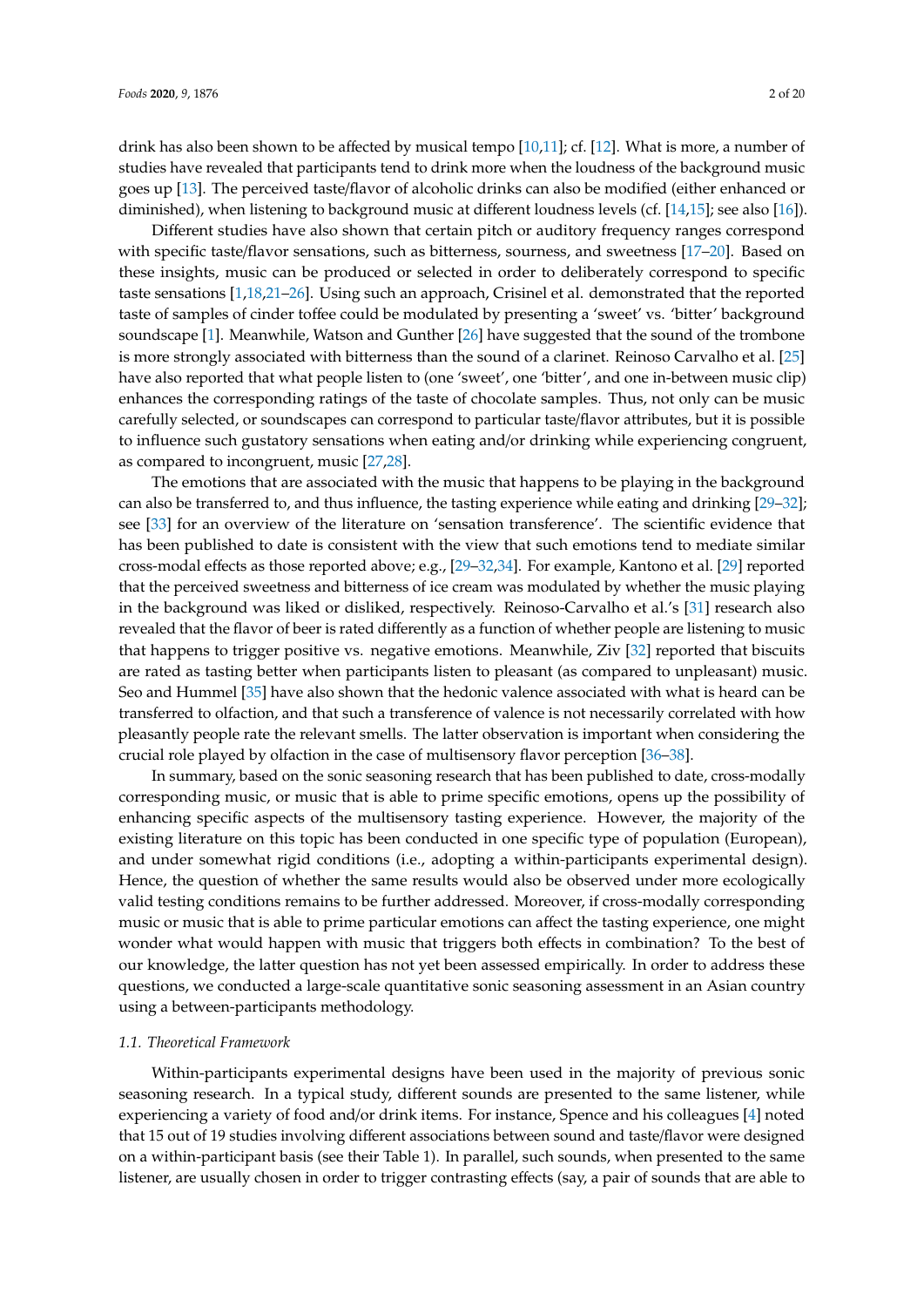elicit contrasting emotions, or perhaps another pair of cross-modally corresponding sounds where each tends to be associated with different gustatory sensations, such as sweet, sour, bitter, or sour).

The decision to present contrasting pairs of auditory stimuli to the same listener is usually inspired by the theory of cross-modal correspondences [\[5\]](#page-17-2), according to which contrast (or more specifically, relative compatibility) is often crucial for the correspondences to be observed, and especially those involving the auditory parameter of pitch [\[39–](#page-18-11)[41\]](#page-18-12). However, when looking for wider applicability, sonic seasoning should not constrain, for example, a consumer towards contrasting different sounds in order to be able to appreciate how the tasting experience can be affected by music. It is perhaps more feasible to foresee that sonic seasoning applied to the end consumer will involve just one sound cue being individually delivered (i.e., as an audio logo, and/or perhaps as a sonic jingle). Hence, as a first step, it was considered important to further establish whether these assessments are also relevant in a between-participants experimental setting (i.e., [\[42](#page-18-13)[–45\]](#page-18-14)).

Second, while looking for the experimental tasting stimuli, it was decided to work with chocolate, a somewhat challenging foodstuff, given the marked individual differences in liking for dark (i.e., less sweet) chocolate that have been reported in the literature [\[46\]](#page-18-15).

Third, since most sonic seasoning studies have been conducted in Europe, the USA, or Australasia, we decided to conduct the present study in Asia (specifically, in South Korea). South Korea, as part of Southeast Asia, is one of the fastest growing markets in the world, especially with regards to technology [\[47,](#page-18-16)[48\]](#page-18-17). Thus, this population may be framed as strategic when it comes to technological innovation in the sensory and consumer sciences.

Finally, as most of the existing evidence shows, music that is mainly produced or characterized with cross-modal correspondences or emotions in mind can affect the multisensory tasting experience [\[4](#page-17-1)[,18\]](#page-17-16). Moreover, it has recently been suggested that the effects triggered by 'emotional' songs tend to more pronounced than those triggered by 'cross-modally corresponding' songs during within-participants sonic seasoning studies [\[2\]](#page-17-19). Nevertheless, our assumption here was that most music would likely trigger both effects.

#### *1.2. The Present Study*

The present study demonstrates that music capable of triggering a combination of specific cross-modal and emotional effects influenced the multisensory chocolate tasting experience in a predominantly South Korean population. Given the latest recommendations from the American Statistical Association to state overall evidence [\[49](#page-18-18)[–51\]](#page-18-19), our research was interpreted in terms of the robust Bayesian perspective.

We focused on two main research questions. First, we wanted to check whether two pairs of contrasting songs that were known to trigger specific cross-modal, or emotional effects would actually evoke a combination of these effects. As for the second question, we wanted to assess whether the effects prompted by the predominantly 'emotional' music would be more salient than those triggered by the 'cross-modally corresponding' music in a between-participants context (as recently suggested by [\[2\]](#page-17-19)).

#### **2. Materials and Methods**

#### *2.1. Experimental Design*

In this study, the participants tasted a single piece of milk or dark chocolate while listening to one of four songs from two pairs of pre-existing primarily emotional or cross-modally corresponding music, depending on the condition to which they were randomly assigned during the experiment.

Prior to and after tasting the chocolate, the participants were instructed to clean their palates with tap water. After tasting the chocolate, they had to answer a survey related to their chocolate experience while listening to the music ("how much they liked the flavor of the chocolate", "how much they thought the music matched the flavor of the chocolate", the sweetness/bitterness/flavor-strength/texture of the chocolate, "how much they liked the music that they were listening to while tasting the chocolate",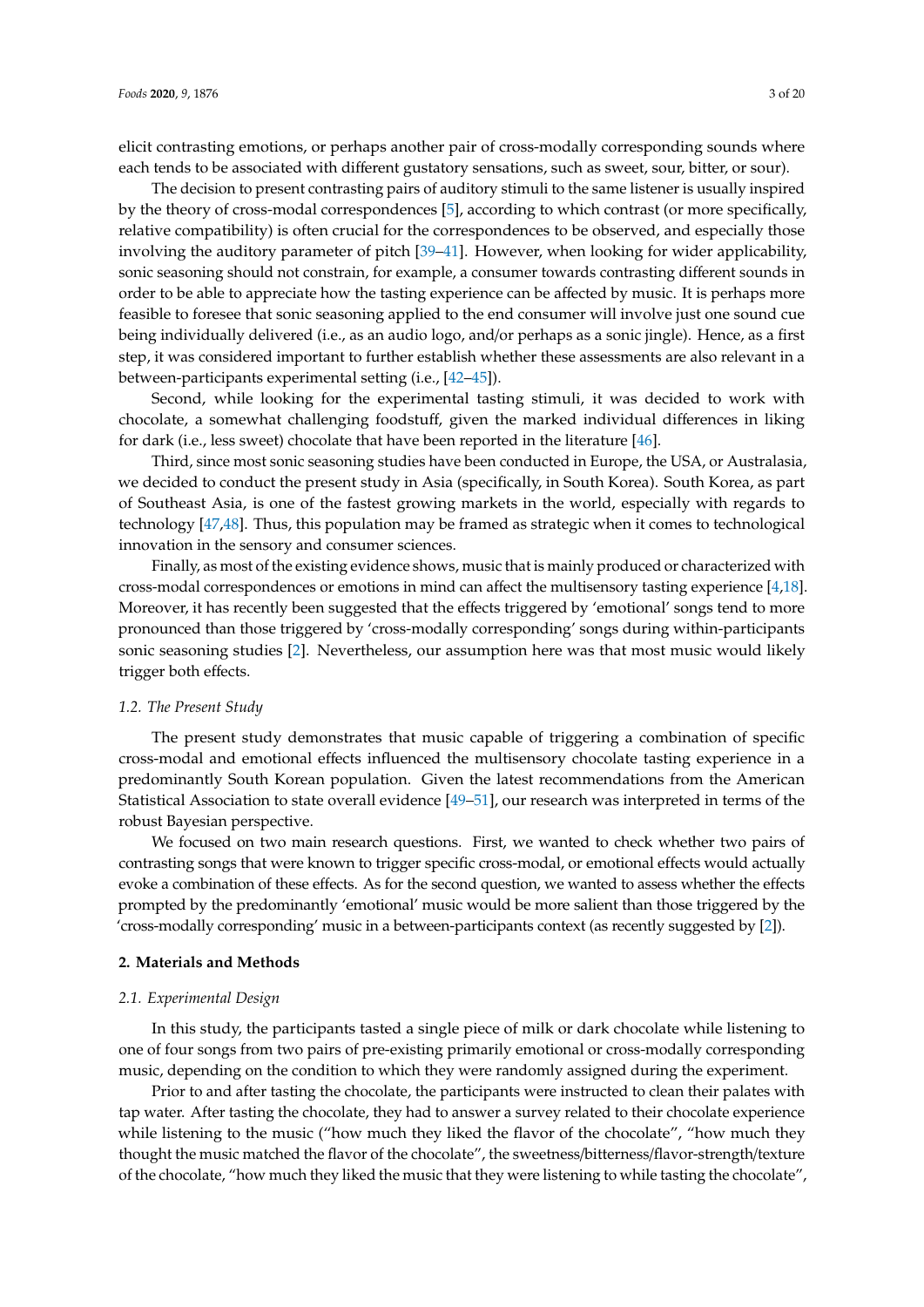their buying intention, and their willingness to pay (WTP) for the chocolate). They were also asked to provide basic demographic data (age and gender). Table [1](#page-3-0) provides further details concerning the variables assessed in the survey implemented on the Qualtrics online platform. Importantly, the order of presentation of choices of answers was randomized.

| Section of<br>Ouestionnaire |               | Variable                                                                                                                                                                                                   | <b>Measurement System</b>                                                |  |  |  |
|-----------------------------|---------------|------------------------------------------------------------------------------------------------------------------------------------------------------------------------------------------------------------|--------------------------------------------------------------------------|--|--|--|
| 1.                          | Demographics  | Age<br>Gender                                                                                                                                                                                              | Open numerical<br>$1 = male$ ; $2 = female$ ; $3 = other$                |  |  |  |
| 2.                          | Rating scales | Flavor liking<br>Flavor-music matching<br>Chocolate sweetness<br>Chocolate bitterness<br>Chocolate sourness<br>Song liking<br>Flavor intensity<br>Buying intention<br>Texture hardness<br>Texture softness | 100-point rating scales (1 being<br>'not at all'; 100 being 'very much') |  |  |  |
|                             | Open question | Willingness to pay<br>(WTP)                                                                                                                                                                                | Numerical, which included a<br>message with local reference              |  |  |  |

<span id="page-3-0"></span>**Table 1.** Experimental design, including the variables that were sampled, and the measures used in order to assess each variable. Note that the presentation of variables was randomized.

#### *2.2. Participants*

A total of 1611 participants took part in this study (see Part 1 of [\[52\]](#page-19-0) for the corresponding raw data). During sampling days, participants were selected by means of convenience sampling via offline crowdsourcing [\[53](#page-19-1)[,54\]](#page-19-2). Further details of the sample and its sub-division across the experimental conditions is presented in Table [2.](#page-3-1) In order to verify the sample size, a power analysis was performed based on Friedman's simplified determinations of statistical power; see Table 1 of [\[55\]](#page-19-3). Considering 95% confidence ( $\alpha$  = 0.05), effect size of 0.15, and power between 0.8 and 0.9, the estimated sample size needed would be between 340–450 individuals for each between-participants experimental condition.

<span id="page-3-1"></span>**Table 2.** Sample sizes (n), average age with corresponding standard deviation (SD) in years, as well as gender ratio, for each between-participants experimental condition.

| <b>n</b> Positive<br><b>Emotional Song</b><br>Mean Age (SD)<br><b>Gender Ratio</b> | $n_{Neqative}$<br><b>Emotional Song</b><br>Mean Age (SD)<br><b>Gender Ratio</b> | n <sub>Cross</sub> -Modally Corresponding<br><b>Music Smooth Song</b><br>Mean Age (SD)<br><b>Gender Ratio</b> | n <sub>Cross</sub> -Modally Corresponding<br><b>Music Hard Song</b><br>Mean Age (SD)<br><b>Gender Ratio</b> | $n_{\text{Total}}$<br>Mean Age (SD)<br><b>Gender Ratio</b> |
|------------------------------------------------------------------------------------|---------------------------------------------------------------------------------|---------------------------------------------------------------------------------------------------------------|-------------------------------------------------------------------------------------------------------------|------------------------------------------------------------|
| 376                                                                                | 450                                                                             | 365                                                                                                           | 420                                                                                                         | 1611                                                       |
| 30.1(10)                                                                           | 30.8(11)                                                                        | 30.7(11)                                                                                                      | 30.5(12)                                                                                                    | 30.5(11)                                                   |
| 65% females                                                                        | $68\%$ females                                                                  | 63% females                                                                                                   | 64% females                                                                                                 | $65%$ females                                              |

Sampling took place at the Asia Culture Center, located in Gwangju, Korea, between June and August in 2019. This was conducted during the ACT Festival as part of the Food Hack experience. The data was filtered in order to keep only participants between 15 and 80 years old.

#### *2.3. Stimuli*

Two types of chocolates were used: milk (Callebaut n. 823, milk-based with 33.6% minimum cacao solids), and dark (Callebaut n. 811, without-milk, with 54.5% minimum cacao solids). Each piece of chocolate had an approximate diameter of 1 cm, and weighed roughly 1 g.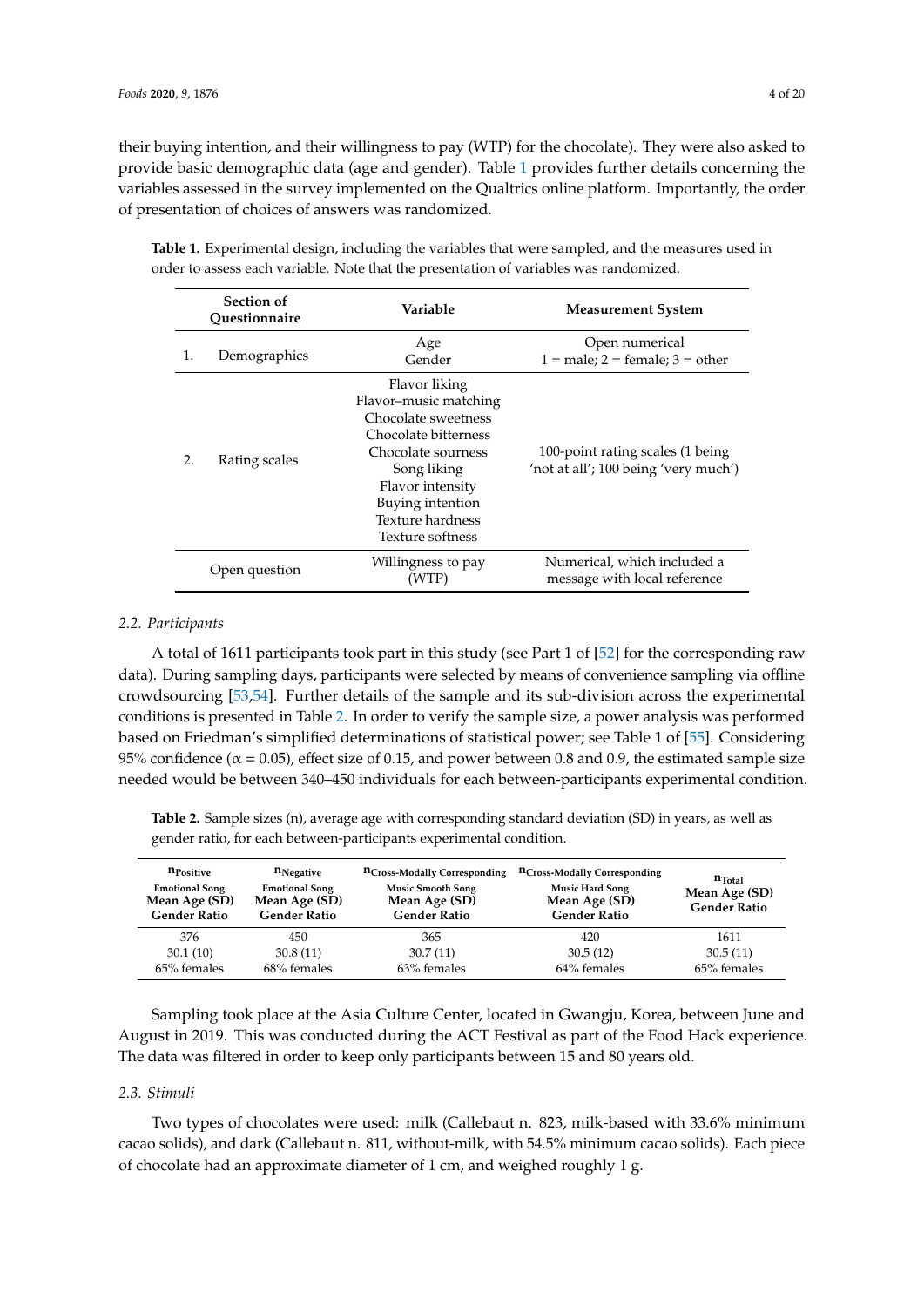Two pairs of songs were used as the two experimental musical conditions. The first pair of songs came from a recent study by Reinoso-Carvalho et al. [\[24\]](#page-17-20). Here, two contrasting songs were composed, considering mainly cross-modal correspondences between taste/flavor and music [\[5\]](#page-17-2). The bouba-kiki effect discussed by Köhler [\[56\]](#page-19-4), and associations between touch and sound reported by Eitan and Rothschild [\[57\]](#page-19-5), were used as a reference source for the musical composition process. Such cross-modally corresponding songs were produced in order for one to correspond with smoothness/softness (namely soft), and the other with roughness/hardness (namely hard). Both songs were approximately 1 min long; see [\[24\]](#page-17-20) for corresponding songs and more details on this study).

The second pair of songs had been used previously in a study reported by Reinoso-Carvalho et al. [\[31\]](#page-18-7), in which the music was shown to prompt contrasting emotional effects (either positive or negative). These songs were also approximately 1 min in duration. Clip 1 represented positive emotions, while Clip 4 represented negative emotions (see [\[31\]](#page-18-7) for corresponding songs and further details). Note that this selection of music was also designed to try and avoid any semantic associations that may be primed by a particular style of music, as both songs resemble classical music (cf. [\[58](#page-19-6)[–60\]](#page-19-7)). Importantly, Clip 4 has a singing female voice, and the language of the singer may play a priming role in these types of studies. However, in this case, the song was being interpreted in a language that, to our belief, would not be understood by the majority of the listeners where this study was conducted.

In this study, these two pairs of songs were pre-tested for their cross-modal correspondences and emotions. An online survey was sent to 135 participants worldwide, where they had to rate the four songs in a within-participants design. Here, each participant listened to each of these songs, and rated each of them in terms of the cross-modal correspondences between music and taste/flavor in mind (sweetness, bitterness, hardness/roughness, softness/smoothness), and emotions (five positive—active, attentive, enthusiastic, excited, inspired; and five negative—distressed, irritable, nervous, scared, upset). All ratings were based on 5-point scales, with 1 associated with 'not at all', and 5 with 'very much'. Each cross-modal rating was analyzed individually. The emotional ratings corresponded to a reduced version of the Positive and Negative Affect Schedule (PANAS), and were analyzed following this method (see [\[61,](#page-19-8)[62\]](#page-19-9) for details). The complete data analysis can be found in the Appendix [A.](#page-15-0) Note that such data were collected for this study and not published in other studies. In brief, the emotional musical pair (positive and negative songs) triggered the most contrasting effects across both cross-modal and emotional ratings when compared to the cross-modally corresponding pair of musical stimuli (soft and hard songs).

#### *2.4. Procedure*

During the main test, participants were exposed to similar environmental conditions, which included comfortable temperature, regular/low background noise, and fairly stable lighting. All of the participants used the same type and model of tablets (Apple iPad), and the same type and model of headphones (Cresyn). The music playback volume was set in order to be similar in all systems (approximately 70 dB +/− 6 dB). From Tuesday to Sunday, between 10 am and 6 pm, visitors to the Food Hack festival who passed near to the experimental area were invited to join the study. It was explained that they would be taking part in a short study which involved tasting chocolate while listening to a musical clip. There were eight individual experimental booths open at all times. Participants were not able to hear each other. The participants were also reminded that they should take part in the experiment individually, and they were not able to participate more than once. During the experiment, each participant tasted the chocolate sample from a plate, and was instructed to let the chocolate melt in their mouth for most of the time (i.e., they were asked not to bite or chew it immediately). Prior to the tasting process, participants were advised to focus on the chocolate's most salient taste/flavor attributes while listening to the music. The entire experimental task took no more than 5 min to complete.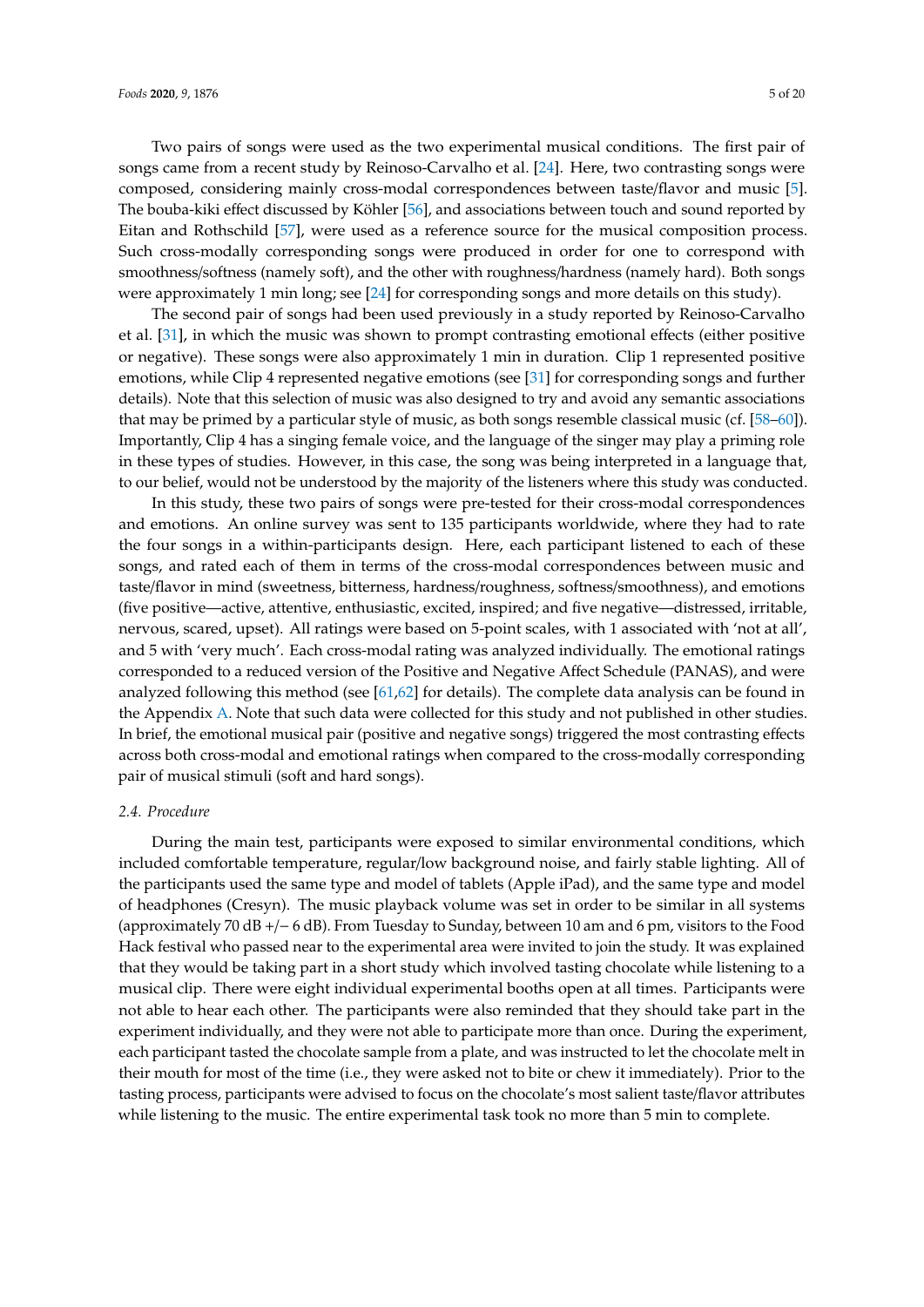#### *2.5. Data Analysis*

In the main test, the participants mostly reported their perception of the different characteristics (outcomes) of the experience on a scale from 1 to 100 (except for WTP, which was an open question). The current data were collected for this study, and showed strong non-symmetric behavior among the bounded scales, with large numbers of respondents selecting extreme values close to the boundaries, which contradicts the assumptions of traditional multivariate regression approaches to analysis (i.e., residuals cannot be normally distributed when responses are near/at the boundaries of the response space). While approximations through multivariate linear regressions are technically feasible, they would not be appropriate for data showing such features.

In order to overcome this problem, each outcome, j, for each individual, i  $(Y[i,j])$ , was mapped to the unit range (through rescaling of the original data to fit the (0,1) range), and assumed to follow a Bayesian, multi-response, multivariate, logit-normal distribution with outcome-specific intercepts and slopes, and common covariance structure across outcome measures [\[63\]](#page-19-10). The logit-normal distribution can take many standard shapes (including U-shapes and J-shapes, which are needed in this analysis), and is appropriate for bounded scores, offering the flexibility needed for responses near the boundaries of the support. Outcome-specific intercepts and slopes are needed since the association of each covariate with each of the outcomes/responses can be largely different, even if the outcomes/responses are correlated.

While modeling each outcome, j, independently was possible, joint modeling of all the outcomes provides enhanced estimation power due to the information borrowing resulting from the high correlation observable between some of the outcomes (both positive and negative correlation). Hence, the approach proposed in this manuscript is a multi-response version of the multivariate logit-normal regression model.

Bayesian approaches are flexible and adaptive to different sample sizes, especially where reliance on the central limit theorem can be questionable. Additionally, where available, they provide a natural form to incorporate any prior information available, either from prior studies or from expert opinion. For the purpose of this study, we assumed that there was no prior information available through non-informative priors for all parameters and hyperparameters in the models.

The set of covariates considered in this study include: (1) Negative/Hard, which is a binary measure for each individual, i, as the type of music; (2) DarkChoc, which represents a binary measure for whether the type of chocolate was dark; (3) Age, expressed as a continuous covariate; (4) Female, a binary measure for whether the declared gender was female; and (5) OtherGender, a binary measure for whether the declared gender was other. Note that reference categories for the results correspond to soft music, milk chocolate, and male respondents. All the associations are measured with respect to these categories in an additive form.

The multi-response, multivariate, logit-normal regression model takes the following form:

$$
logit(Y[i,]) = \alpha[1,] + \alpha[2,] \times Negative/Hard[i] + \alpha[3,] \times DarkChoice[i] + \alpha[4,] \times Age[i] + \alpha[5,] \times Female[i] + \alpha[6,] \times OtherGender[i] + \varepsilon[i].
$$
\n(1)

The term  $logit(Y[i,])$  in Equation (1) represents the J-dimensional, component-wise  $logit$ transformation (logit(x) = log(x/(1 - x)) of the J-dimensional vector Y[i,] of outcomes, where Y[i,]  $\subset (0,1)^J$ , while the transformed variable is logit(Y[i,])  $\subset (-\infty,\infty)^J$ . The components  $\alpha[k,j]$  in the 6  $\times$  J parameter matrix  $\alpha$  can be interpreted as the expected change resulting from a unit increase in the corresponding covariate, k, on the odds of the untransformed outcome,  $(Y[i,])$ , for each of the five covariates,  $k = 2,..,6$ , outlined in Equation (1). The intercept vector  $\alpha[1]$  represents the mean logit-transformed response for each of the outcome variables.

Finally, the error term ε[i] ~ MVN<sub>J</sub>(0,Θ), which represents the features not captured by the data, follows a J-dimensional multivariate Gaussian density with mean vector, 0, and common  $J \times J$  precision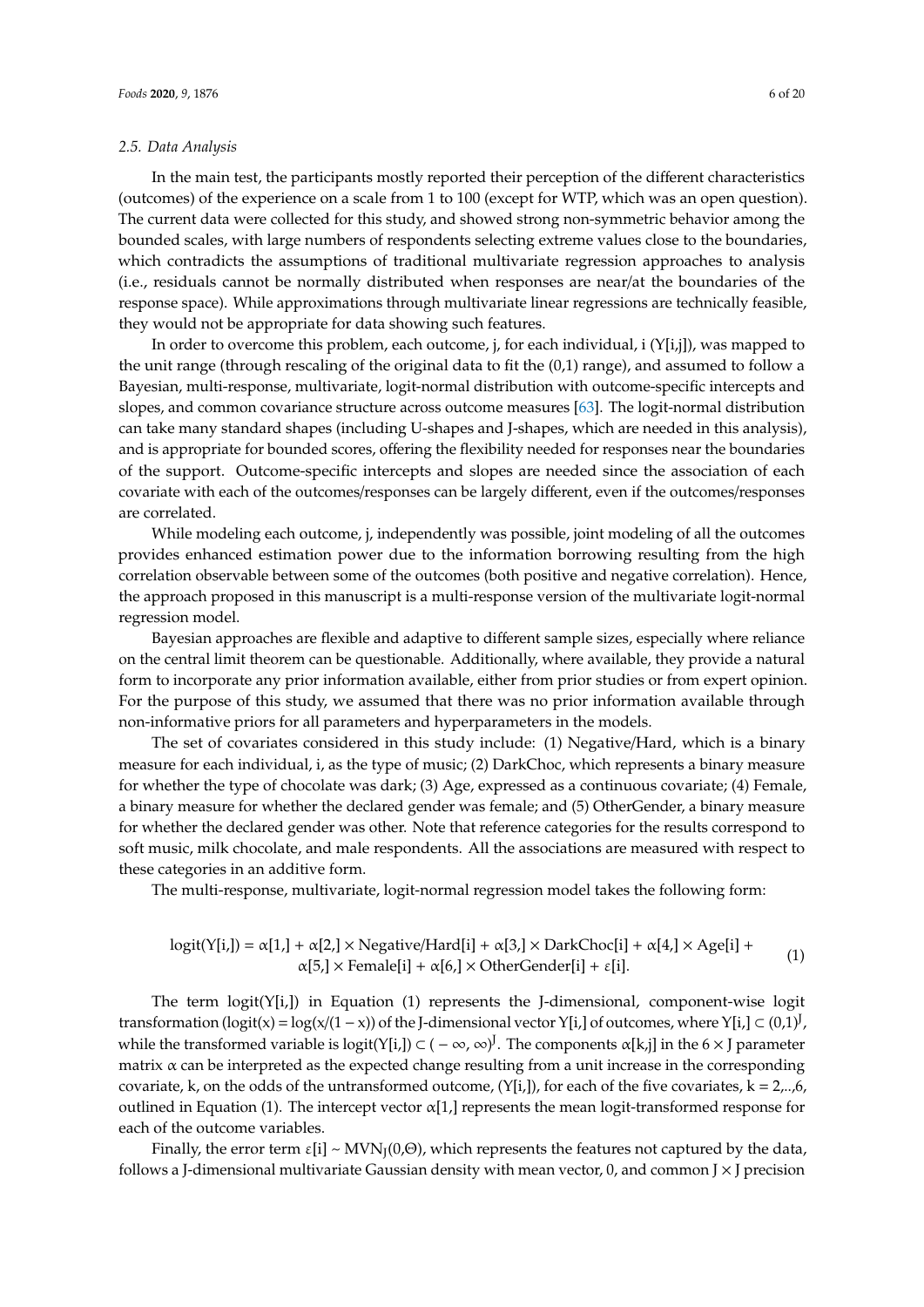matrix, Θ, across individuals, i, which further allows for information borrowing across individuals and responses ( $\varepsilon$  follows a matrix-normal density with a block-design by individual).

The Bayesian form of the model is completed with independent, non-informative Gaussian priors for the intercept and slope matrix,  $\alpha$ , and a non-informative diagonal Wishart prior for the precision matrix, Θ. In cases where information is available to inform those priors, this information can be easily incorporated. However, for the purpose of this study, all priors are set as non-informative.

The quantities of interest (see Section 2 in Table [1\)](#page-3-0) are the directionalities of each of the outcomes measured in this study across music influences (Negative/Hard), namely the directionalities (whether positive, negative, or negligible) of the components in the J-dimensional vector,  $\alpha[2]$ , after accounting for the other covariates and an overall mean response vector. The model output represents the full (joint) posterior distribution of the different parameters, and we evaluate the associations through an assessment of the mass of the marginal distributions in the Results section (again, whether positive or negative).

The second type of model, which measures the association between the covariates and the WTP variable (see Section 3 in Table [1\)](#page-3-0) was assessed using a Bayesian Poisson multivariate regression. Willingness to pay (single outcome per individual) was expressed as a positive, integer-based value,  $Z[i]$  ⊂ [0, ∞), representing how much the respondent was willing to pay for the choice offered given the characteristics (both sociodemographic and environmental). This value was modeled through a Poisson multivariate regression model with the following form:

 $Z[i] \sim Poi(\lambda[i])$ , where

$$
Log(\lambda[i]) = \beta[1] + \beta[2] \times Negative/Hard[i] + \beta[3] \times DarkChoice[i] + \beta[4] \times Age[i] + \beta[5] \times Female[i] + \beta[6] \times OtherGender[i].
$$
 (2)

The set of covariates in Equation (2) is the same as the one used in the previous model, and the reference categories also remain unchanged. Poi $(\lambda[i])$  represents a Poisson distribution with an individual-specific latent mean parameter,  $\lambda[i]$ , and the log-transformed mean, log( $\lambda[i]$ ), is related to the covariates linearly through the parameter vector, β.

The 6-dimensional parameter vector,  $β$ , can be interpreted as follows: for every unit change in the covariate, we anticipate an exp  $(\beta)$  change in the expected value of Z[i]. For example, the use of a Negative/Hard music experience is associated with an additional exp (β[2]) multiplicative effect in the expected willingness to pay. For example, if  $exp(\beta[2]) = 1.40$ , then the Negative/Hard music is associated with a 40% increase in willingness to pay, while if  $exp(\beta[2]) = 0.80$ , then the Negative/Hard music is associated with a 20% decrease in willingness to pay (always compared to the reference category, while holding all other covariates constant). Across parameters, for values of  $\beta < 0$ , the willingness to pay is reduced under larger values of the covariate (or when the binary variable is present), while the opposite occurs for values of β > 0. Posterior distributions for β are reported in the Results Section.

In a similar fashion to the previous model, the analysis can be further enhanced if there is prior information available, though in the case of our study, the Bayesian model proposed is completed with non-informative Gaussian priors for the β vector.

All models were coded and fitted using OpenBUGS version 3.2.3 [\[64\]](#page-19-11).

#### **3. Results**

#### *3.1. Interpretation of Results*

Tables [3](#page-7-0) and [4](#page-8-0) summarize results of the Bayesian multivariable multivariate logit-normal regression model, where the parameters are denoted by  $\alpha$ . Table [3](#page-7-0) summarizes the results regarding the associations prompted by the music primarily chosen due to its cross-modal features on the evaluation of the chocolate. Table [4](#page-8-0) summarizes the results concerning associations brought by the music primarily chosen due to its emotional characteristics in the same context (in both cases, excluding WTP ratings). Table [5](#page-9-0) summarizes the results of WTP for both musical conditions. The latter analysis is based on a Bayesian Poisson regression model, and the parameters are denoted by  $\beta$ .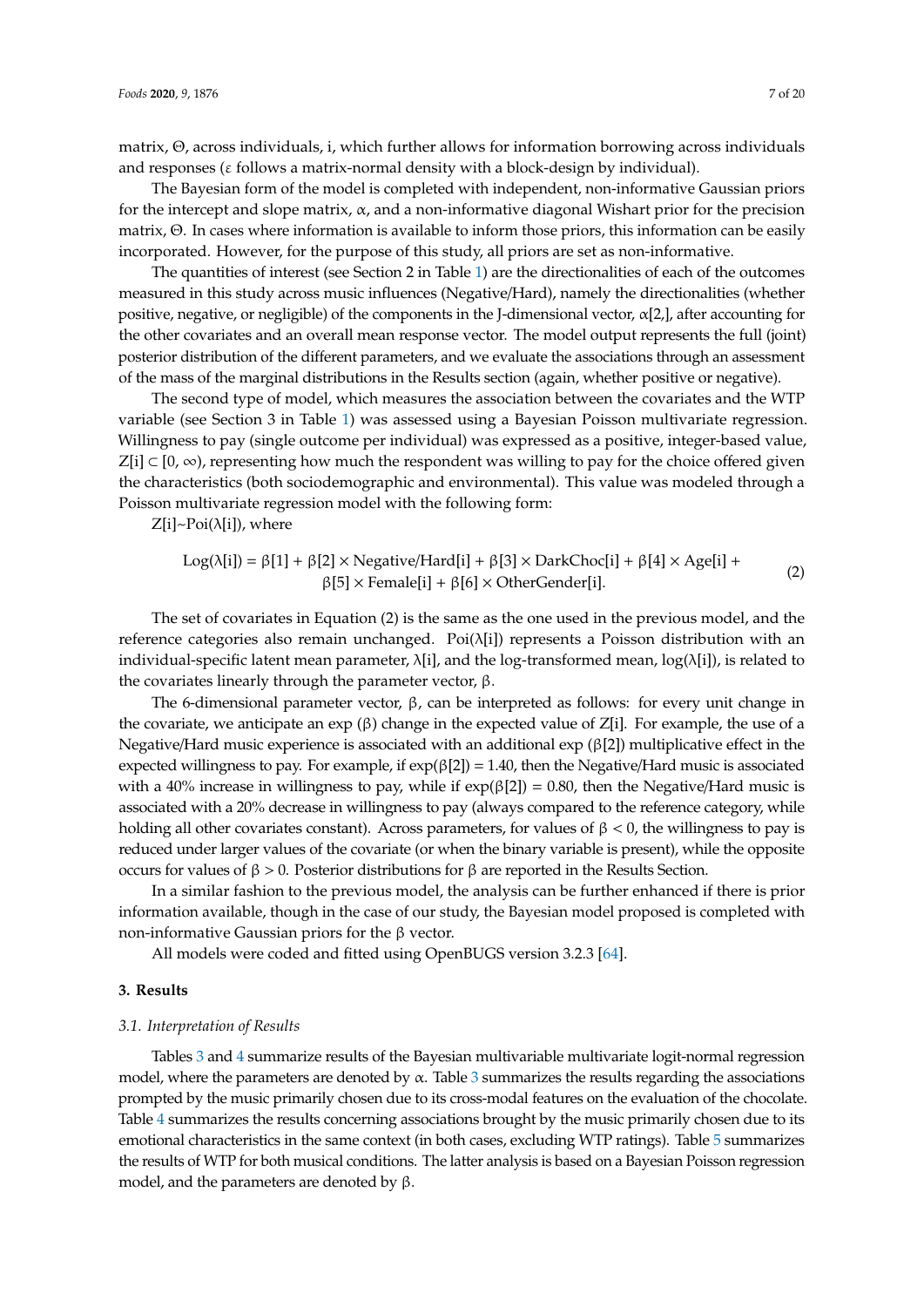**Table 3.** Posterior means, posterior standard deviations, 95% credible intervals, and posterior medians for all parameters in the Bayesian logit-normal cross-modally corresponding music regression model. Values highlighted in bold represent stronger evidence of associations. Values in italics constitute weaker evidence of associations. All other values represent no evidence of associations.

<span id="page-7-0"></span>

|               | Variable                | Mean     | <b>SD</b> | 95% Credible<br>Interval | Median   |                                          | Variable                | Mean     | <b>SD</b> | 95% Credible<br>Interval | Median   |
|---------------|-------------------------|----------|-----------|--------------------------|----------|------------------------------------------|-------------------------|----------|-----------|--------------------------|----------|
|               | <b>Flavor liking</b>    | 2.197    | 0.283     | (1.638, 2.752)           | 2.198    |                                          | <b>Flavor liking</b>    | $-0.019$ | 0.007     | $(-0.033, -0.005)$       | $-0.019$ |
|               | Flavor-music match      | $-1.106$ | 0.273     | $(-1.642, -0.570)$       | $-1.106$ |                                          | Flavor-music match      | 0.011    | 0.007     | $(-0.003, 0.024)$        | 0.011    |
|               | <b>Sweetness</b>        | 2.621    | 0.278     | (2.081, 3.166)           | 2.620    |                                          | <b>Sweetness</b>        | $-0.024$ | 0.007     | $(-0.038, -0.010)$       | $-0.024$ |
|               | <b>Bitterness</b>       | $-3.098$ | 0.274     | $(-3.64, -2.559)$        | $-3.097$ |                                          | <b>Bitterness</b>       | 0.007    | 0.007     | $(-0.006, 0.021)$        | 0.007    |
| $\alpha$ [1,] | <b>Sourness</b>         | $-3.639$ | 0.272     | $(-4.179, -3.106)$       | $-3.637$ | $\alpha[4,]$                             | <b>Sourness</b>         | 0.020    | 0.007     | (0.007, 0.034)           | 0.020    |
| Intercept     | Flavor intensity        | $-0.313$ | 0.275     | $(-0.849, 0.224)$        | $-0.313$ | Age                                      | Flavor Intensity        | $-0.005$ | 0.007     | $(-0.019, 0.008)$        | $-0.005$ |
|               | <b>Texture softness</b> | 1.745    | 0.272     | (1.216, 2.279)           | 1.744    |                                          | Texture softness        | 0.004    | 0.007     | $(-0.009, 0.017)$        | 0.004    |
|               | <b>Texture hardness</b> | $-1.828$ | 0.266     | $(-2.351, -1.303)$       | $-1.828$ |                                          | <b>Texture hardness</b> | $-0.010$ | 0.007     | $(-0.023, 0.003)$        | $-0.010$ |
|               | Song liking             | $-0.479$ | 0.262     | $(-0.986, 0.039)$        | $-0.481$ |                                          | Song liking             | 0.003    | 0.007     | $(-0.010, 0.015)$        | 0.003    |
|               | <b>Buying intention</b> | $-0.936$ | 0.281     | $(-1.485, -0.385)$       | $-0.937$ |                                          | Buying intention        | $-0.001$ | 0.007     | $(-0.014, 0.013)$        | $-0.001$ |
|               | <b>Flavor liking</b>    | $-0.472$ | 0.163     | $(-0.791, -0.151)$       | $-0.473$ |                                          | Flavor liking           | $-0.047$ | 0.168     | $(-0.375, 0.282)$        | $-0.048$ |
|               | Flavor-music match      | $-0.897$ | 0.154     | $(-1.199, -0.594)$       | $-0.898$ | $\alpha$ [5,]<br>Gender<br>(Male/Female) | Flavor-music match      | 0.036    | 0.159     | $(-0.275, 0.348)$        | 0.036    |
|               | Sweetness               | $-0.237$ | 0.160     | $(-0.550, 0.076)$        | $-0.237$ |                                          | Sweetness               | 0.050    | 0.165     | $(-0.273, 0.374)$        | 0.049    |
|               | <b>Bitterness</b>       | 0.137    | 0.156     | $(-0.169, 0.442)$        | 0.137    |                                          | <b>Bitterness</b>       | 0.114    | 0.162     | $(-0.203, 0.431)$        | 0.114    |
| $\alpha$ [2,] | Sourness                | 0.036    | 0.154     | $(-0.265, 0.338)$        | 0.035    |                                          | Sourness                | 0.028    | 0.159     | $(-0.284, 0.339)$        | 0.027    |
| Music         | <b>Flavor</b> intensity | $-0.344$ | 0.157     | $(-0.651, -0.036)$       | $-0.345$ |                                          | Flavor intensity        | $-0.071$ | 0.162     | $(-0.389, 0.246)$        | $-0.070$ |
|               | <b>Texture softness</b> | $-0.360$ | 0.154     | $(-0.662, -0.059)$       | $-0.360$ |                                          | Texture softness        | $-0.154$ | 0.158     | $(-0.465, 0.155)$        | $-0.154$ |
|               | Texture hardness        | $-0.037$ | 0.152     | $(-0.335, 0.262)$        | $-0.037$ |                                          | <b>Texture hardness</b> | 0.071    | 0.158     | $(-0.239, 0.377)$        | 0.071    |
|               | Song liking             | $-1.438$ | 0.149     | $(-1.732, -1.148)$       | $-1.438$ |                                          | Song liking             | 0.017    | 0.152     | $(-0.283, 0.312)$        | 0.017    |
|               | <b>Buying intention</b> | $-0.313$ | 0.158     | $(-0.625, -0.003)$       | $-0.314$ |                                          | Buying intention        | $-0.096$ | 0.165     | $(-0.419, 0.226)$        | $-0.096$ |
|               | <b>Flavor liking</b>    | $-0.641$ | 0.166     | $(-0.968, -0.316)$       | $-0.641$ |                                          | Flavor liking           | $-0.403$ | 0.681     | $(-1.738, 0.933)$        | $-0.401$ |
|               | Flavor-music match      | $-0.047$ | 0.158     | $(-0.357, 0.262)$        | $-0.047$ |                                          | Flavor-music match      | 0.042    | 0.649     | $(-1.234, 1.309)$        | 0.043    |
|               | <b>Sweetness</b>        | $-1.314$ | 0.163     | $(-1.634, -0.994)$       | $-1.313$ |                                          | Sweetness               | $-0.863$ | 0.672     | $(-2.180, 0.459)$        | $-0.863$ |
|               | <b>Bitterness</b>       | 2.229    | 0.159     | (1.917, 2.542)           | 2.229    | $\alpha$ [6,]                            | <b>Bitterness</b>       | 0.176    | 0.659     | $(-1.116, 1.464)$        | 0.180    |
| $\alpha$ [3,] | <b>Sourness</b>         | 0.563    | 0.157     | (0.255, 0.872)           | 0.564    | Gender                                   | Sourness                | 0.330    | 0.646     | $(-0.938, 1.593)$        | 0.332    |
| Type of       | Flavor intensity        | 0.187    | 0.160     | $(-0.126, 0.499)$        | 0.187    | (Male/Other)                             | Flavor intensity        | 0.278    | 0.658     | $(-1.018, 1.563)$        | 0.279    |
| chocolate     | <b>Texture softness</b> | $-1.582$ | 0.157     | $(-1.890, -1.274)$       | $-1.581$ |                                          | Texture softness        | $-0.292$ | 0.644     | $(-1.546, 0.973)$        | $-0.292$ |
|               | <b>Texture hardness</b> | 1.813    | 0.155     | (1.508, 2.115)           | 1.813    |                                          | Texture hardness        | $-0.801$ | 0.642     | $(-2.059, 0.467)$        | $-0.801$ |
|               | Song liking             | 0.185    | 0.151     | $(-0.110, 0.481)$        | 0.185    |                                          | Song liking             | 0.409    | 0.626     | $(-0.818, 1.636)$        | 0.409    |
|               | <b>Buying intention</b> | $-0.497$ | 0.161     | $(-0.814, -0.181)$       | $-0.498$ |                                          | Buying intention        | $-0.099$ | 0.669     | $(-1.409, 1.211)$        | $-0.103$ |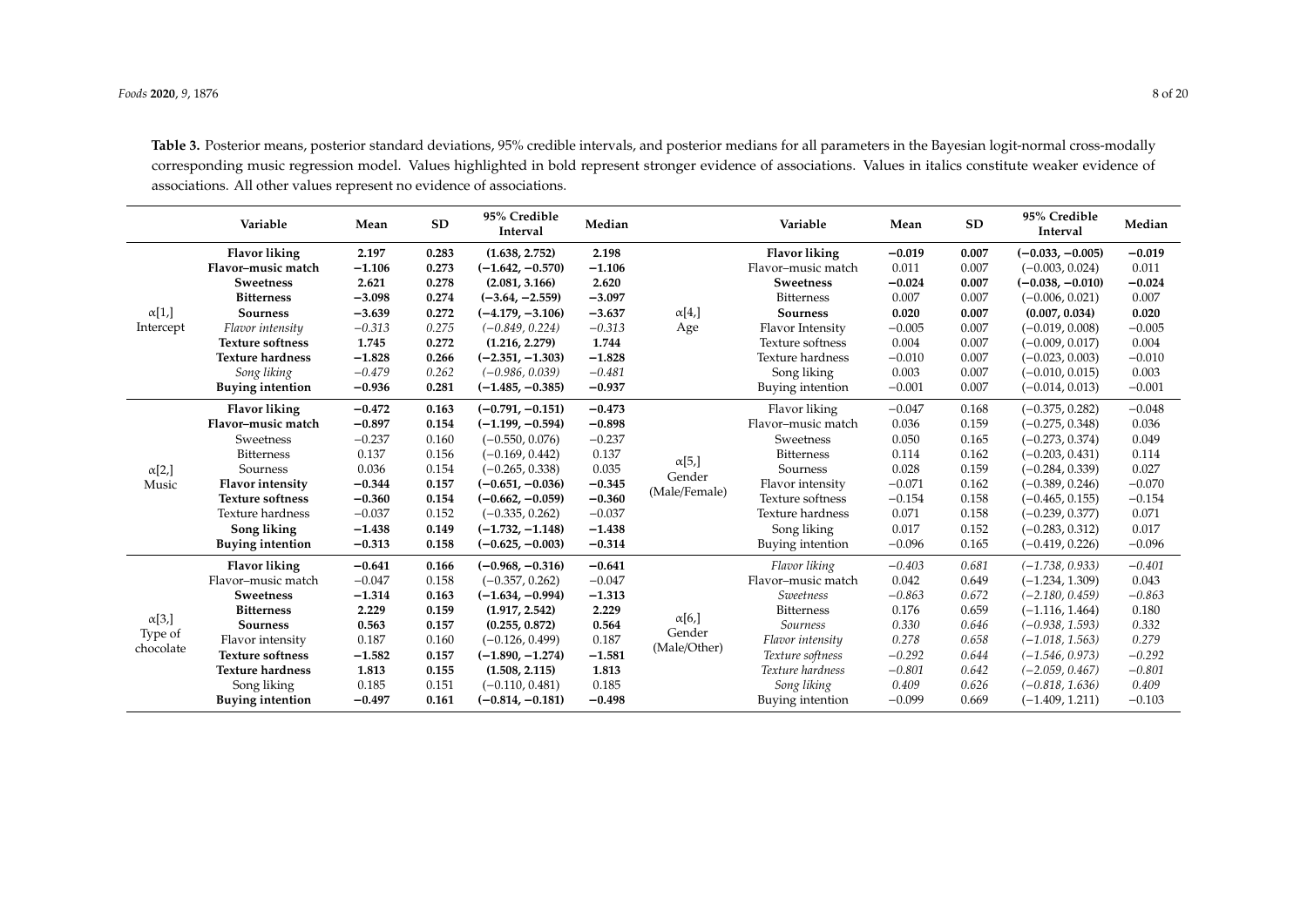**Table 4.** Posterior means, posterior standard deviations, 95% credible intervals, and posterior medians for all parameters in the Bayesian logit-normal emotional music regression model. Values highlighted in bold represent stronger evidence of associations. Values in italics constitute weaker evidence of associations. All other values represent no evidence of associations.

<span id="page-8-0"></span>

|               | Variable                | Mean     | <b>SD</b> | 95% Credible<br>Interval | Median   |                                          | Variable                | Mean     | <b>SD</b> | 95% Credible<br>Interval | Median   |
|---------------|-------------------------|----------|-----------|--------------------------|----------|------------------------------------------|-------------------------|----------|-----------|--------------------------|----------|
|               | <b>Flavor liking</b>    | 2.245    | 0.297     | (1.663, 2.823)           | 2.245    |                                          | <b>Flavor liking</b>    | $-0.026$ | 0.007     | $(-0.040, -0.013)$       | $-0.026$ |
|               | Flavor-music match      | 0.380    | 0.306     | $(-0.220, 0.981)$        | 0.377    |                                          | Flavor-music match      | 0.000    | 0.007     | $(-0.014, 0.014)$        | 0.000    |
|               | <b>Sweetness</b>        | 3.049    | 0.280     | (2.504, 3.598)           | 3.048    |                                          | <b>Sweetness</b>        | $-0.032$ | 0.007     | $(-0.045, -0.019)$       | $-0.032$ |
|               | <b>Bitterness</b>       | $-2.449$ | 0.290     | $(-3.017, -1.878)$       | $-2.449$ |                                          | <b>Bitterness</b>       | $-0.014$ | 0.007     | $(-0.027, 0.000)$        | $-0.013$ |
| $\alpha[1,]$  | <b>Sourness</b>         | $-2.998$ | 0.286     | $(-3.555, -2.435)$       | $-2.999$ | $\alpha$ [4,]                            | Sourness                | 0.001    | 0.007     | $(-0.012, 0.014)$        | 0.001    |
| Intercept     | Flavor intensity        | 0.003    | 0.286     | $(-0.561, 0.553)$        | 0.006    | Age                                      | <b>Flavor</b> intensity | $-0.025$ | 0.007     | $(-0.038, -0.012)$       | $-0.025$ |
|               | <b>Texture softness</b> | 1.242    | 0.306     | (0.647, 1.843)           | 1.242    |                                          | Texture softness        | $-0.006$ | 0.007     | $(-0.020, 0.008)$        | $-0.006$ |
|               | <b>Texture hardness</b> | $-0.834$ | 0.301     | $(-1.420, -0.243)$       | $-0.836$ |                                          | <b>Texture hardness</b> | $-0.010$ | 0.007     | $(-0.023, 0.004)$        | $-0.010$ |
|               | Song liking             | 1.348    | 0.303     | (0.757, 1.946)           | 1.345    |                                          | Song liking             | $-0.005$ | 0.007     | $(-0.019, 0.009)$        | $-0.005$ |
|               | <b>Buying intention</b> | $-0.635$ | 0.288     | $(-1.203, -0.077)$       | $-0.634$ |                                          | Buying intention        | $-0.010$ | 0.007     | $(-0.023, 0.003)$        | $-0.010$ |
|               | Flavor liking           | $-0.250$ | 0.152     | $(-0.548, 0.049)$        | $-0.250$ |                                          | Flavor liking           | 0.261    | 0.163     | $(-0.060, 0.581)$        | 0.261    |
|               | Flavor-music match      | $-1.602$ | 0.155     | $(-1.905, -1.297)$       | $-1.601$ |                                          | Flavor-music match      | 0.140    | 0.166     | $(-0.185, 0.467)$        | 0.140    |
|               | <b>Sweetness</b>        | $-0.440$ | 0.144     | $(-0.721, -0.158)$       | $-0.439$ |                                          | Sweetness               | 0.108    | 0.153     | $(-0.192, 0.408)$        | 0.108    |
|               | <b>Bitterness</b>       | 0.232    | 0.147     | $(-0.056, 0.520)$        | 0.232    |                                          | <b>Bitterness</b>       | 0.079    | 0.157     | $(-0.227, 0.386)$        | 0.079    |
| $\alpha$ [2,] | Sourness                | 0.006    | 0.148     | $(-0.282, 0.295)$        | 0.006    | $\alpha$ [5,]<br>Gender<br>(Male/Female) | Sourness                | $-0.175$ | 0.157     | $(-0.487, 0.132)$        | $-0.174$ |
| Music         | Flavor intensity        | 0.150    | 0.145     | $(-0.132, 0.434)$        | 0.149    |                                          | Flavor intensity        | $-0.012$ | 0.155     | $(-0.314, 0.294)$        | $-0.011$ |
|               | <b>Texture softness</b> | $-2.866$ | 0.156     | $(-3.173, -2.562)$       | $-2.866$ |                                          | Texture softness        | $-0.051$ | 0.167     | $(-0.380, 0.273)$        | $-0.051$ |
|               | <b>Texture hardness</b> | 2.541    | 0.154     | (2.239, 2.844)           | 2.540    |                                          | Texture hardness        | $-0.218$ | 0.166     | $(-0.542, 0.107)$        | $-0.217$ |
|               | Song liking             | $-2.333$ | 0.156     | $(-2.639, -2.028)$       | $-2.333$ |                                          | Song liking             | 0.029    | 0.165     | $(-0.294, 0.355)$        | 0.029    |
|               | <b>Buying intention</b> | $-0.384$ | 0.150     | $(-0.679, -0.090)$       | $-0.383$ |                                          | Buying intention        | 0.094    | 0.160     | $(-0.218, 0.408)$        | 0.094    |
|               | <b>Flavor liking</b>    | $-0.689$ | 0.154     | $(-0.990, -0.387)$       | $-0.690$ |                                          | Flavor liking           | $-0.038$ | 0.519     | $(-1.058, 0.974)$        | $-0.037$ |
|               | Flavor-music match      | $-0.048$ | 0.159     | $(-0.358, 0.264)$        | $-0.047$ |                                          | Flavor-music match      | $-0.457$ | 0.529     | $(-1.496, 0.583)$        | $-0.457$ |
|               | <b>Sweetness</b>        | $-1.488$ | 0.145     | $(-1.773, -1.202)$       | $-1.487$ |                                          | Sweetness               | 0.357    | 0.488     | $(-0.606, 1.315)$        | 0.356    |
|               | <b>Bitterness</b>       | 2.214    | 0.150     | (1.922, 2.508)           | 2.213    | $\alpha[6]$<br>Gender<br>(Male/Other)    | <b>Bitterness</b>       | 0.665    | 0.502     | $(-0.324, 1.645)$        | 0.666    |
| $\alpha$ [3,] | Sourness                | 0.946    | 0.150     | (0.653, 1.239)           | 0.945    |                                          | Sourness                | $-0.048$ | 0.504     | $(-1.031, 0.950)$        | $-0.047$ |
| Type of       | <b>Flavor</b> intensity | 0.522    | 0.148     | (0.231, 0.812)           | 0.523    |                                          | Flavor intensity        | 0.899    | 0.494     | $(-0.069, 1.866)$        | 0.897    |
| chocolate     | Texture softness        | 0.095    | 0.159     | $(-0.216, 0.405)$        | 0.095    |                                          | Texture softness        | 0.518    | 0.532     | $(-0.526, 1.562)$        | 0.518    |
|               | <b>Texture hardness</b> | 0.107    | 0.157     | $(-0.199, 0.416)$        | 0.107    |                                          | Texture hardness        | $-0.966$ | 0.528     | $(-2.001, 0.065)$        | $-0.967$ |
|               | Song liking             | $-0.098$ | 0.158     | $(-0.408, 0.210)$        | $-0.097$ |                                          | Song liking             | $-0.256$ | 0.531     | $(-1.299, 0.785)$        | $-0.254$ |
|               | Buying intention        | $-0.265$ | 0.152     | $(-0.564, 0.035)$        | $-0.266$ |                                          | Buying intention        | $-0.701$ | 0.512     | $(-1.703, 0.306)$        | $-0.701$ |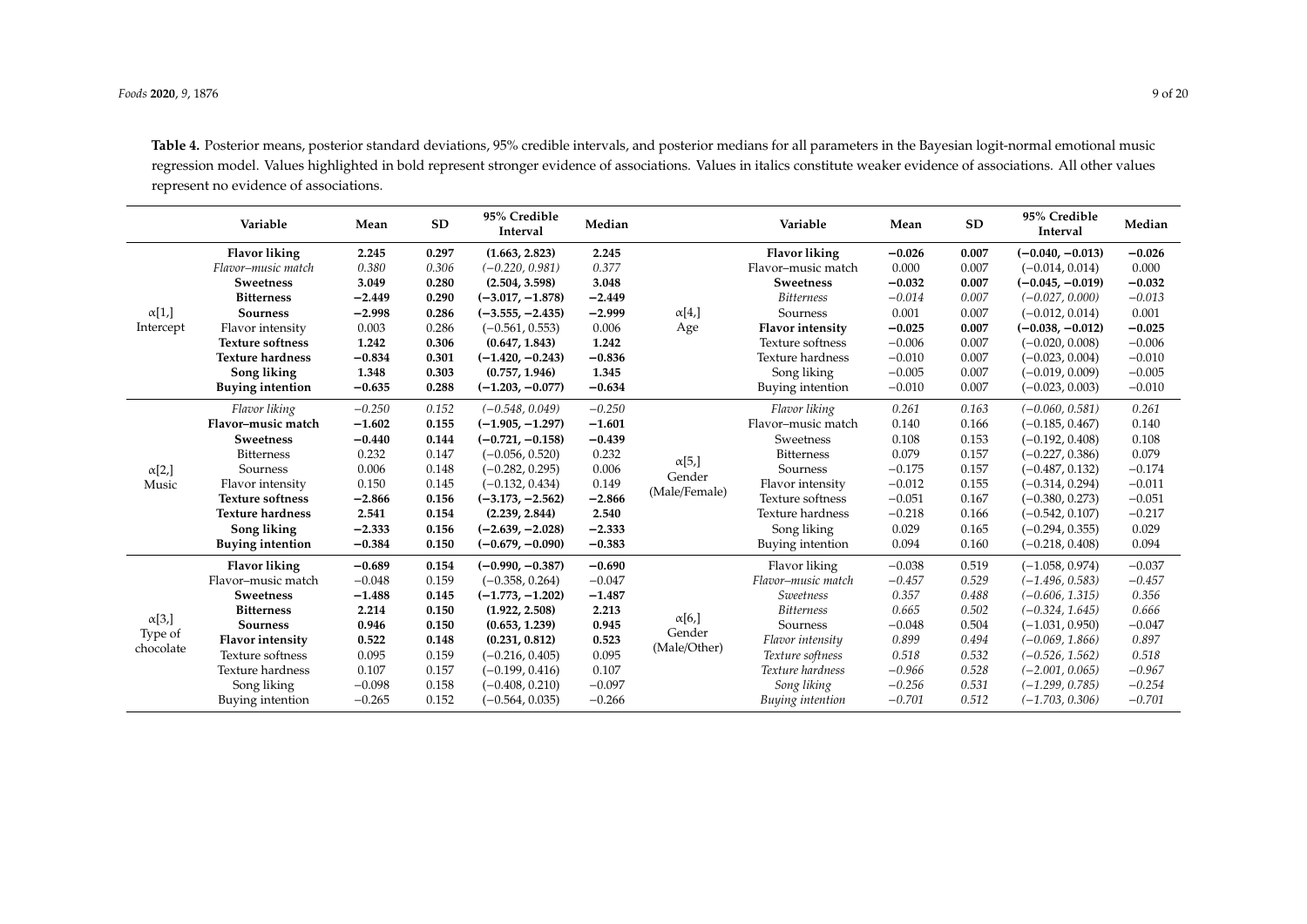**Table 5.** Posterior means, posterior standard deviations, 95% credible intervals, and posterior medians for all parameters in the Poisson cross-modally corresponding (left) and emotional (right) music regression models for willingness to pay (WTP) ratings. Values highlighted in bold represent stronger evidence of associations. Values in italics constitute weaker evidence of associations.

<span id="page-9-0"></span>

|                                  | Cross-Modal |           |                                  | Emotional |                                  |          |           |                           |          |
|----------------------------------|-------------|-----------|----------------------------------|-----------|----------------------------------|----------|-----------|---------------------------|----------|
| <b>Parameter</b>                 | Mean        | <b>SD</b> | 95% Posterior<br><b>Interval</b> | Median    | Parameter                        | Mean     | <b>SD</b> | 95% Posterior<br>Interval | Median   |
| $\beta$ [1]—Intercept            | 6.626       | 0.005     | (6.616, 6.636)                   | 6.626     | $\beta$ [1]—Intercept            | 6.922    | 0.005     | (6.913, 6.932)            | 6.922    |
| $\beta$ [2]—Music                | $-0.404$    | 0.003     | (-0.409, -0.399)                 | $-0.404$  | $\beta$ [2]—Music                | $-0.010$ | 0.002     | $(-0.015, -0.005)$        | $-0.010$ |
| $\beta$ [3]—Type of Chocolate    | 0.313       | 0.003     | (0.307, 0.318)                   | 0.313     | $\beta$ [3]—Type of Chocolate    | $-0.162$ | 0.002     | $(-0.166, -0.157)$        | $-0.162$ |
| $\beta$ [4]—Age                  | $-0.008$    | 0.000     | (-0.008, -0.008)                 | $-0.008$  | $\beta$ [4]—Age                  | $-0.006$ | 0.000     | $(-0.007, -0.006)$        | $-0.006$ |
| $\beta$ [5]—Gender (Male/Female) | 0.347       | 0.003     | (0.341, 0.353)                   | 0.347     | $\beta$ [5]—Gender (Male/Female) | 0.197    | 0.003     | (0.192, 0.202)            | 0.197    |
| $\beta$ [6]—Gender (Male/Other)  | 0.357       | 0.011     | (0.335, 0.380)                   | 0.357     | $\beta$ [6]—Gender (Male/Other)  | $-0.300$ | 0.010     | $(-0.32, -0.281)$         | $-0.300$ |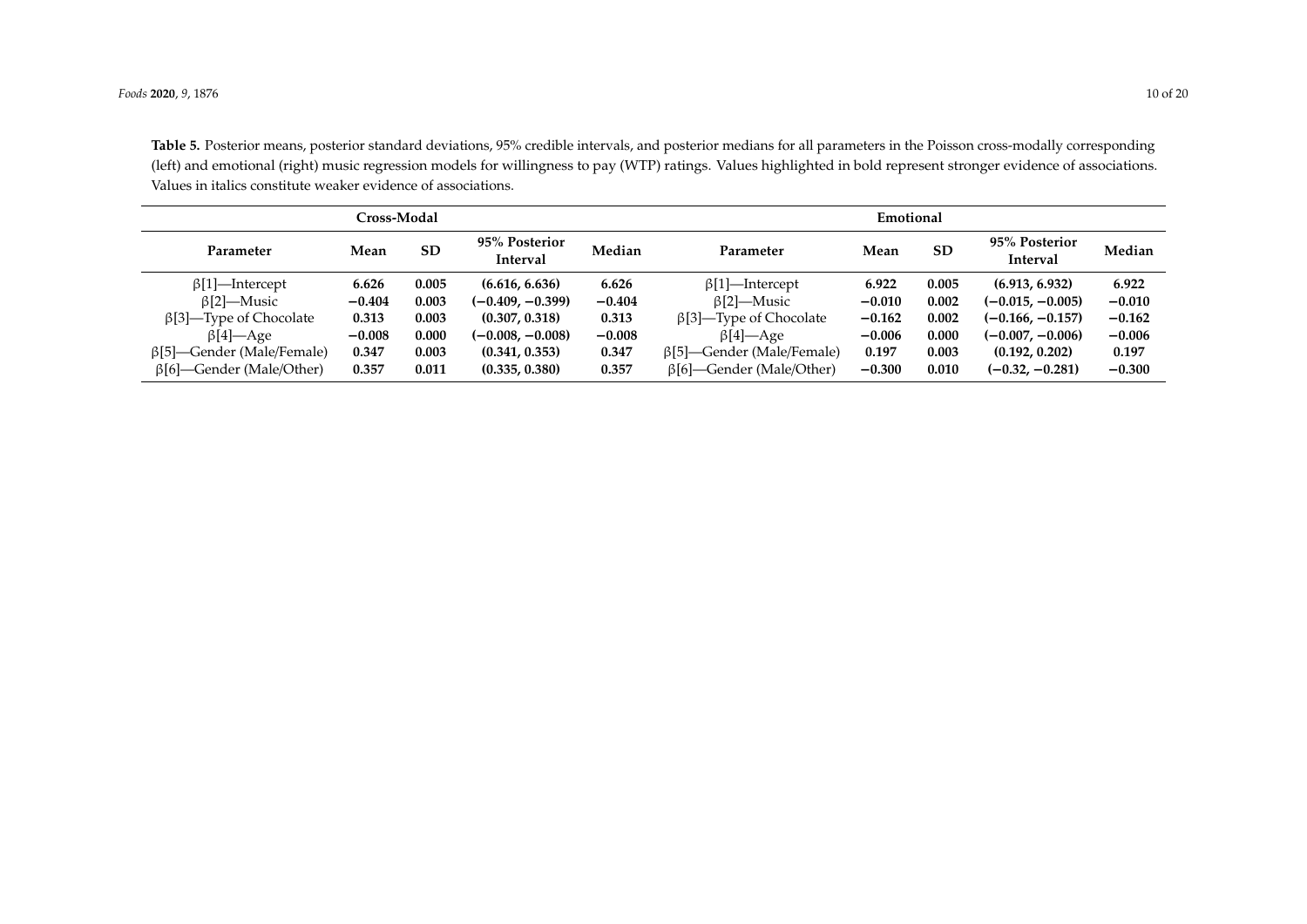Intercepts are denoted as  $\alpha[1,]\alpha[2]$  represents associations between music and chocolate ratings.  $α[3]$  and  $α[4]$  capture the effects of type of chocolate (difference between dark and milk) and age (unit per additional year of age), respectively.  $\alpha$ [5,] and  $\alpha$ [6,] are the effects of gender ( $\alpha$ [5,] = differences between female and male;  $\alpha$ 6 = differences between 'other' and male). The aforementioned also applies to the parameter vector β.

All parameters indicate the 'additional' impact of moving away from a reference category (i.e., the difference between Y and X). For example, regarding α[2,], Y represents the Negative/Hard song, while X represents the Positive/Soft one. Hence, if we take one  $\alpha[2]$ , variable as an example in Table [3](#page-7-0) (say, the variable flavor liking rating), the parameter represents the estimated non-linear impact of the differences between the hard and soft songs on the flavor liking ratings for the chocolate. Moreover, the same example in Table [4](#page-8-0) would be the impact of the differences between the negative and positive songs on flavor liking ratings for the chocolate, and so on. All of these results are estimated upon accounting for all the other covariates, and incorporating the correlations among all the existing dependent variables. Note that results related to  $\alpha$ [6,] are not interpreted here, since the sample size associated with those participants who declared themselves as being 'other' gender was too low (and the corresponding posterior density too wide), as compared to those who declared being male or female participants.

In a similar fashion, the interpretation for β is that Y brings a  $(exp(β) – 1) \times 100\%$  higher willingness to pay than X. Again, with regards to β[2], Y represents Negative/Hard, and X Positive/Soft songs, depending on musical condition.

Three levels of probabilistic strength on the evidence were considered (strong evidence, weak evidence, or no evidence of positive/negative associations). Negative associations suggest a more salient effect of X as compared to Y on the specific rating of the multisensory tasting experience, and vice-versa. We report strong evidence of associations where the 95% Bayesian posterior credible interval fell within the positive or negative numerical domain. The 95% credible intervals where most of the mass was within the positive or negative numerical domain were considered as prompting weak evidence of associations. Finally, no evidence is reported within a 95% credible interval with bounds in both the positive and negative domains, along with high probabilities in both the positive and negative domains.

#### *3.2. Tasting Chocolate While Listening to Music Primarily Chosen Due to its Cross-Modal Features (Soft vs. Hard)*

The parameter values corresponding to flavor liking, buying intention, song liking, flavor–music matching, flavor intensity, and softness of the chocolate's texture demonstrated strong evidence of negative associations with this music. This suggests that the flavor of the chocolate was preferred by participants, and their buying intention was higher, when tasting it alongside soft music as compared to those participants who tasted it while listening to hard music. Similarly, these results also suggest that the soft music was liked more, and it was considered as a better match for the taste/flavor of the chocolate as compared to the hard music. Participants listening to soft music also rated the chocolate as having a more intense flavor and a softer texture when compared to those participants who tasted the chocolate while listening to the hard music instead. There was no evidence that participants rated the sweetness, bitterness, sourness, and hardness (as in texture) of the chocolate differently as a function of which of these two songs they listened to (see  $\alpha$ [2,] results in Table [3\)](#page-7-0).

The  $\alpha$ [[3](#page-7-0),] results in Table 3 highlight the estimated effects of the type of chocolate on ratings. In particular, ratings related to flavor liking, sweetness, softness, and buying intention revealed strong evidence of negative associations with the type of chocolate. Ratings of bitterness, sourness, and hardness showed strong evidence of positive associations with type of chocolate. Ratings related to flavor–music matching, flavor intensity, and song liking did not highlight any associations. Taken together, these results suggest that the flavor of milk chocolate was preferred, and regarded as sweeter, less bitter/sour in terms of flavor, softer/less hard, and as triggering higher buying intention as compared to the dark chocolate, and regardless of the music playing in the background. Age-related parameter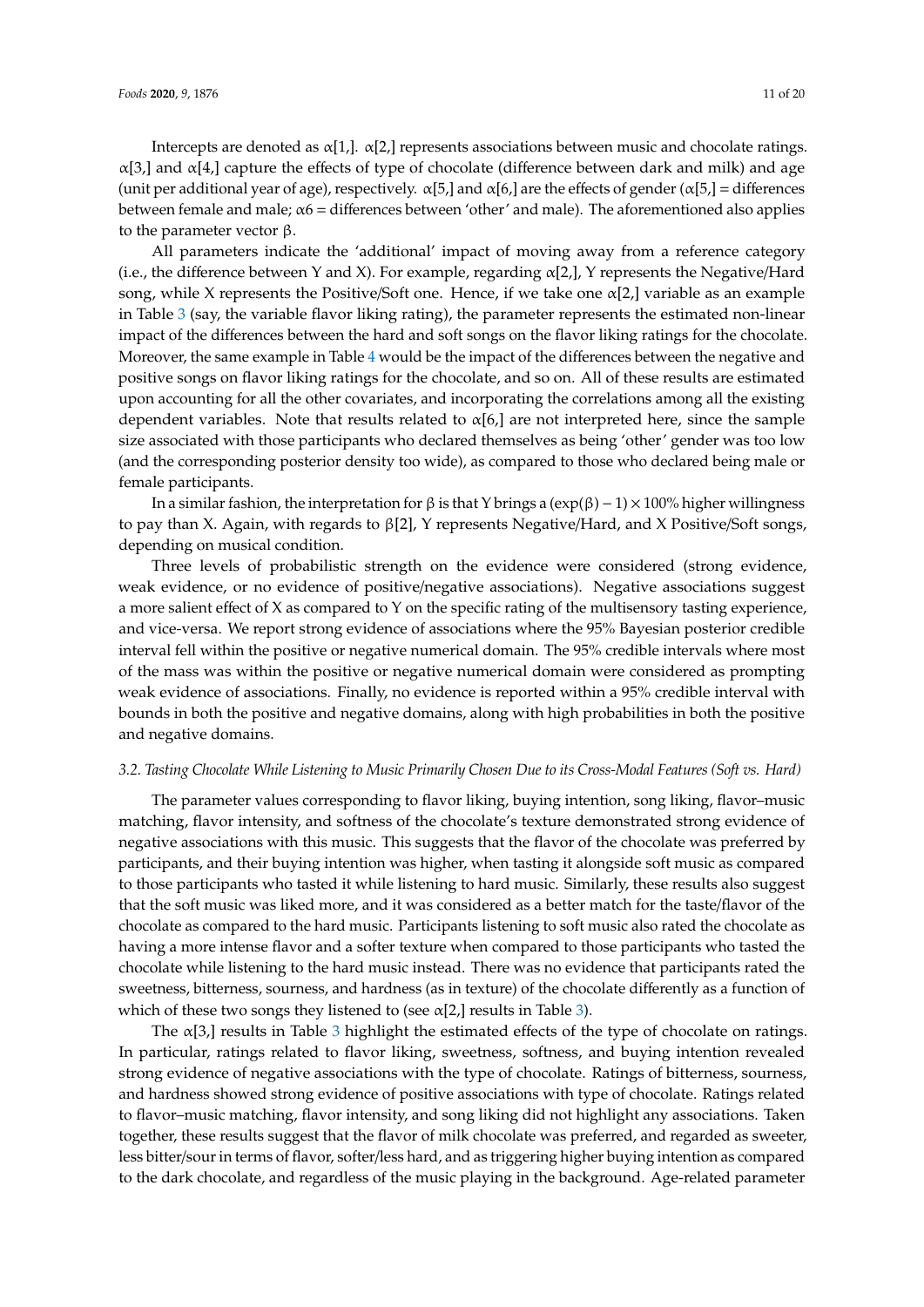values revealed strong evidence of associations between age and flavor liking, sweetness, and sourness ratings (see  $\alpha$ [4,] in Table [3\)](#page-7-0). Gender did not seem to follow any associative patterns in this musical condition (see  $\alpha$ [5,] and  $\alpha$ [6,] in Table [3\)](#page-7-0).

The results related to WTP for the chocolates in this condition indicated strong evidence of negative associations with these two songs. This would suggest that the participants were willing to pay more for the same chocolate while listening to the soft as compared to the hard music. Additionally, all of these ratings were strongly associated with the type of chocolate, age, and gender (see Table [5](#page-9-0) for all WTP results).

In summary, there was overall evidence suggesting that participants rated the flavor of both chocolates as more intense while listening to soft music when compared to the effects prompted by listening to hard music. Moreover, soft music was generally preferred, and thought of as a better match for the flavor of both types of chocolates compared to the hard music. The rest of the results cannot be directly associated to the effects of the different songs on the multisensory tasting experience, as they showed a strong effect of the covariates, and especially the type of chocolate.

#### *3.3. Tasting Chocolate While Listening to Music Mainly Chosen Due to its Emotional Characteristics (Positive vs. Negative)*

Parameter values corresponding to buying intention, music liking, flavor–music matching, sweetness, and texture softness/hardness ratings leaned towards strong negative associations with emotional music. Similarly, ratings related to flavor liking revealed a weak negative association with emotional music. Hence, these results suggest that buying intention for the chocolate was higher when tasting it alongside positive music as compared to when tasting it while listening to negative music instead. Moreover, positive music was preferred, and it was considered as a better match for the flavor of the chocolate when compared to the response elicited by the negative music. The participants also rated the chocolate as tasting sweeter and as having a softer/less hard texture when it was evaluated with positive music compared to those who were listening to negative music during the evaluation of the chocolate. The results also suggest that those participants listening to positive music may have preferred the flavor of the chocolate compared to those listening to negative music. There was no evidence to suggest that participants rated bitterness, sourness, and flavor intensity of the chocolate differently based on the music to which they were listening (see  $\alpha$ [2,] results in Table [4\)](#page-8-0).

The  $\alpha$ [3,] results in Table [4](#page-8-0) report the estimated effects of the type of chocolate. Parameter values corresponding to ratings related to flavor liking and sweetness showed strong evidence of negative associations with type of chocolate, while values related to ratings of bitterness, sourness, and flavor intensity showed strong evidence of positive associations with type of chocolate. Parameter values corresponding to ratings related to flavor–music matching, texture softness/hardness, song liking, and buying intention did not show associations with the type of chocolate. The latter suggests that the taste/flavor of the milk chocolate was preferred, regarded as sweeter, and less bitter/sour/intense in terms of its taste/flavor when compared to the dark chocolate, and regardless of the music that happened to be playing in the background. Age-related parameter values demonstrated strong evidence of an association between age and flavor liking, sweetness, and sourness ratings (see  $\alpha$ [4,] in Table [4\)](#page-8-0). Gender did not follow any associative patterns in this musical condition (see  $\alpha$ [5,] and  $\alpha$ [6,] in Table [4\)](#page-8-0).

The results related to the WTP for the two types of chocolate in this emotional music condition revealed strong evidence of a negative association in terms of WTP. This would suggest that participants were willing to pay more for the same chocolate while under the influence of the positive music as compared to the negative music. Additionally, all of these ratings were strongly associated with the type of chocolate, age, and gender (see Table [5](#page-9-0) for all WTP results).

In brief, these results suggested that participants were rating both chocolates as having a softer/less-hard texture under the multisensory effects of the positive music as compared to the negative music. The buying intention for the chocolate also seemed to be generally higher under the influence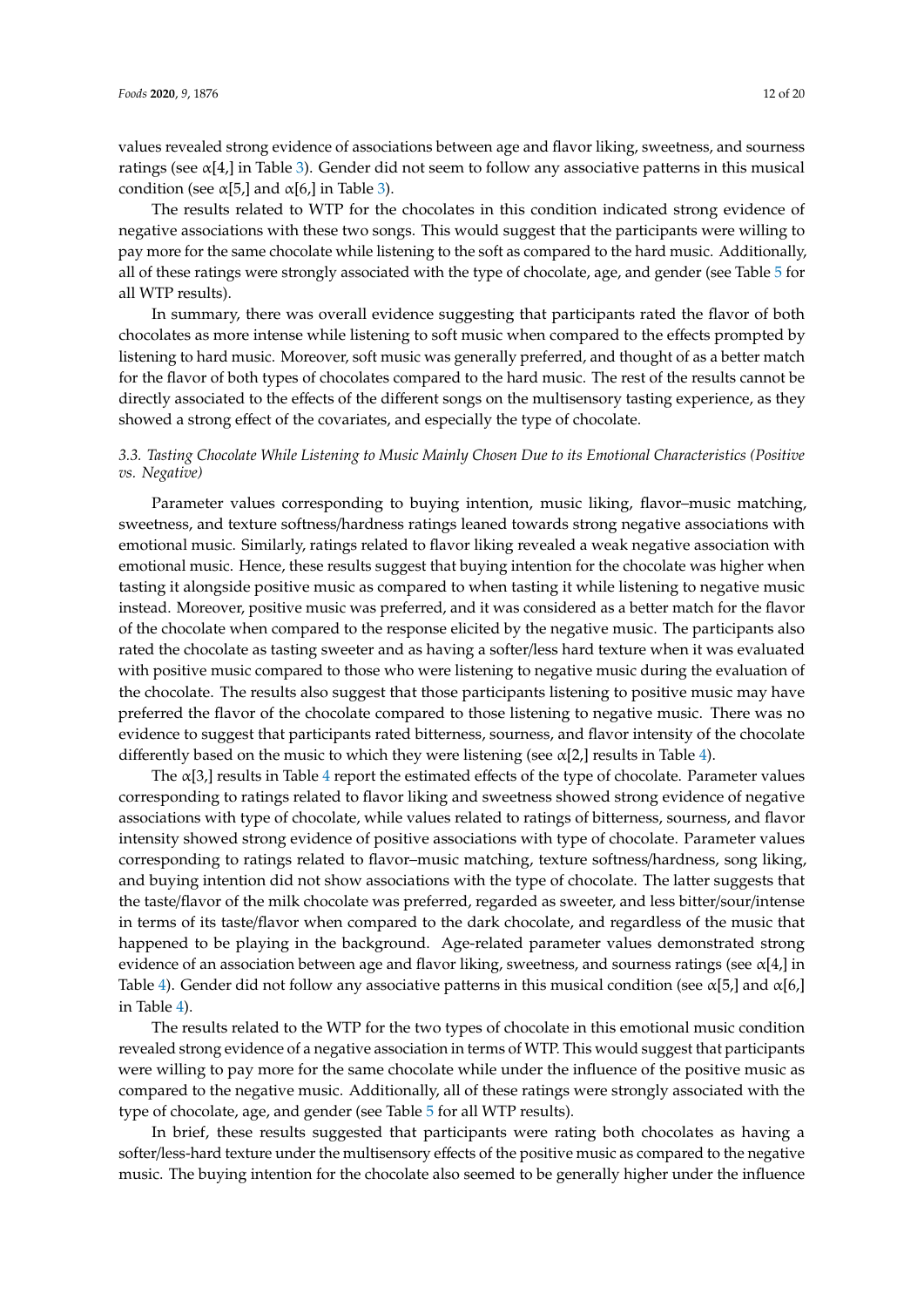of the positive music as compared to the negative music. Moreover, the positive music was generally preferred and thought of as a better match for the taste/flavor of both chocolates when compared to the negative music.

<span id="page-12-0"></span>Figure [1](#page-12-0) summarizes the results where there was strong evidence of associations attributed to the effects that listening to the different music was triggering during the multisensory experience of the participants while tasting the chocolates (except for WTP, since it was calculated via a different model).

 $\triangle^-$ Cross-modally corresponding music

# **4**  $\overline{\mathcal{F}}$ **2 Mean 0** 一来 **-2**  $\bm{\divideontimes}$ **-4** Flavor-intensity of the flature softness intention

**Figure 1.** Summary of results where there is strong evidence that the associations being reported for **Figure 1.** Summary of results where there is strong evidence that the associations being reported for each variable were not (solely) driven by the covariates, but are attributed to the effects triggered by  $\frac{1}{2}$ the music while tasting the chocolates (except for WTP, since it was calculated via a different model).<br>— The results related to the music primarily chosen due to its cross-modal features are those where the posterior mean is being represented with a triangle. The results related to the music mainly chosen posterior mean is being represented with a triangle. The results related to the music mainly chosen due to its emotional characteristics are those where the posterior mean is represented by an asterisk.<br> **Variables**

Bars represent the upper and lower limit of the corresponding 95% credible interval. Bars represent the upper and lower limit of the corresponding 95% credible interval.

#### **4. Discussion**

in an Asian country (South Korea). Here, the effects of combined cross-modal correspondences and emotions elicited by the same song on chocolate tasting were observed. First, we verified whether two pairs of contrasting songs (varying in terms of their cross-modal associations and emotions) would .<br>evoke the expected effects on participants while being tested in such between-participants setting. Second, we assessed whether the effects prompted by the music mainly chosen due to its emotional characteristics would continue to be more prominent than those triggered by the music primarily chosen due to its cross-modal features, as it has been argued recently  $[2]$ . In the present study, a large-scale sonic seasoning between-participants experiment was conducted

 $m_{\rm e}$  chosen due to its cross-model features, as it has been argued recently  $\alpha$ 

#### Emotional music  $\ast$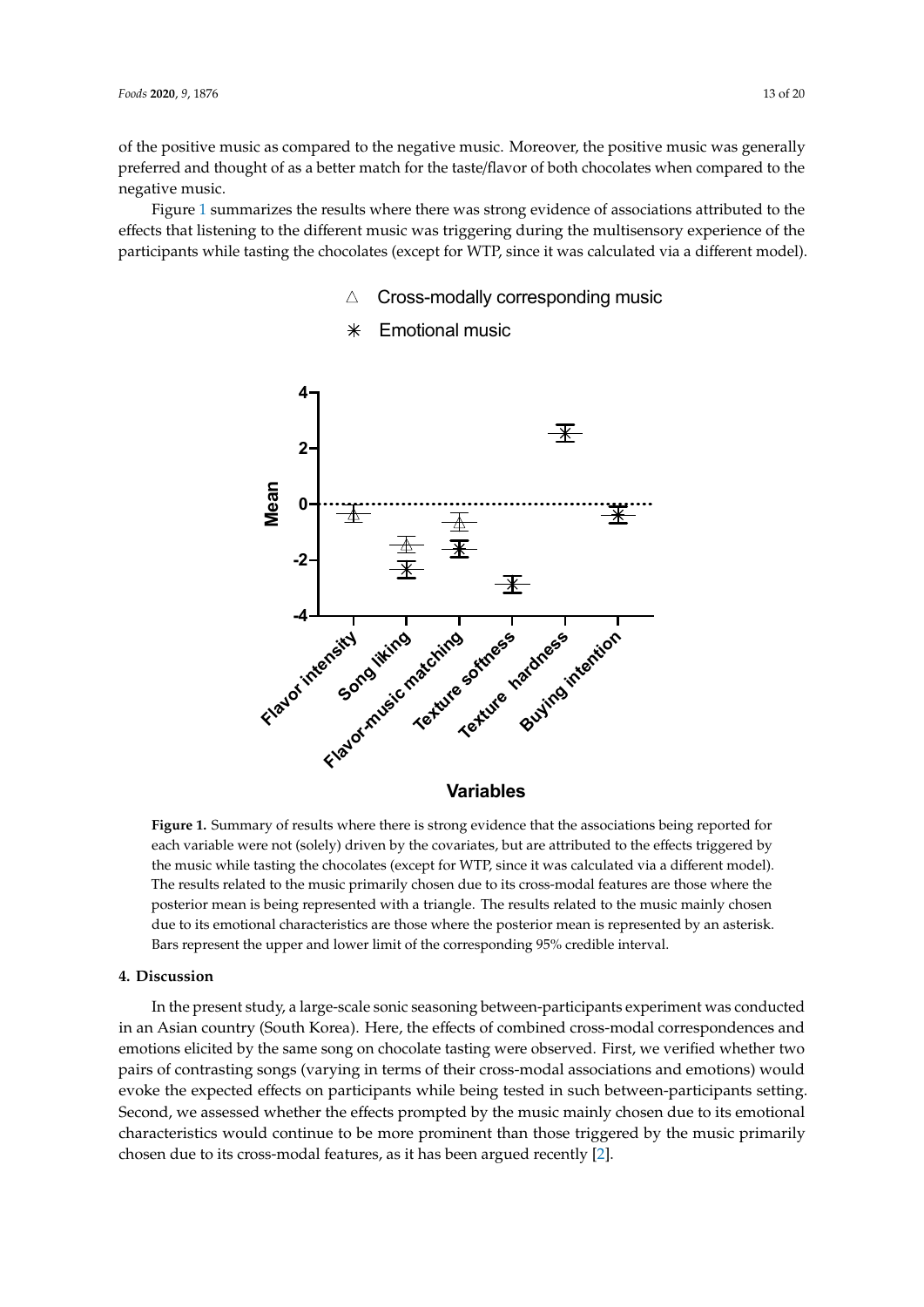In general, both tests revealed the expected effects. These new findings are therefore relevant for the field since, for the first time, the effects of blending cross-modality and emotions in sonic seasoning are being reported. In this way, we add crucial information to support a greater applicability of sonic seasoning in a range of different contexts. Here, the novelty that the obtained results were analyzed using what is a rather robust, Bayesian statistical approach, may also be of importance for some researchers.

#### *4.1. The E*ff*ects of Blending Cross-Modality and Emotions in Sonic Seasoning*

The evidence obtained in the present study indicates that music produced or selected with sonic seasoning in mind can still trigger some of the expected effects in a multisensory tasting experience under the testing conditions implemented here (see  $\alpha$ [2,] results in Tables [3](#page-7-0) and [4\)](#page-8-0). Moreover, the overall evidence points towards music mainly chosen due to its emotional characteristics as triggering more prominent effects on the multisensory chocolate tasting experience of the participants when compared to those effects elicited by the music that had primarily been chosen for its cross-modal correspondence with specific taste/flavor features (see Figure [1\)](#page-12-0).

As the pre-test initially suggested, the participants rated the emotional musical pair as evoking more contrasting emotional and cross-modal ratings when compared to the cross-modally corresponding musical pair (see Figures [A1](#page-16-0) and [A2](#page-16-1) in the Appendix [A\)](#page-15-0). In the main test, for the emotional musical condition, there was evidence to suggest that participants were rating the chocolate as softer while listening to positive music as compared to negative music. In addition, the evidence also suggests that participants rated chocolates as having a harder texture when accompanied by negative music rather than positive music. In general, buying intentions for the chocolates were also shown to be higher under the influence of positive as compared to negative music. For the cross-modally corresponding musical condition, however, there was only evidence to suggest that the participants were rating either chocolate as having a more intense flavor under the influence of the soft music as compared to those effects elicited by the hard music. Therefore, it would appear that choosing music associated with particular emotions may provide a more robust means of promoting sonic seasoning effects under similar conditions to those explored in this study.

From a theoretical standpoint, it could be hypothesized that the emotional response triggered by music may be a more straightforward mediator during sonic seasoning, at least when compared to the effects elicited by cross-modally corresponding music. In fact, it has been argued that emotions mediate cross-modal correspondences between what we listen to, and taste, together with, for example, cross-modal congruence [\[31\]](#page-18-7). Furthermore, previous research has also suggested that the emotions elicited by music also seem to be less affected by cultural differences than sonic seasoning [\[2\]](#page-17-19). In summary, the path of primarily choosing music based on the emotions that can be evoked in the listener may be more optimal while designing meaningful sonic seasoning experiences as part of multisensory food experience design strategies. After setting the intended emotional musical scope, looking for cross-modality between what we listen to and what we taste might be more effective than doing the inverse (i.e., first setting a scope for cross-modal congruence, and then moving towards emotional enhancement of the tasting experience).

Note that in this study, the perceived texture of the chocolates was not measured using specific food science methods (e.g., texture profile analysis). Since some of the obtained results are related to the way music can affect the way consumers rate a chocolate's texture (i.e., hardness, softness), future studies could replicate these findings while using some of these methods.

#### *4.2. Towards Greater Applicability of Sonic Seasoning*

The evidence reported here suggests that music can still modulate the perceived texture as well as the buying intention for different chocolates in less rigid experimental contexts (e.g., between-participants). Music that is produced or selected to be primarily cross-modally corresponding with specific gustatory sensations would appear not to be as effective as music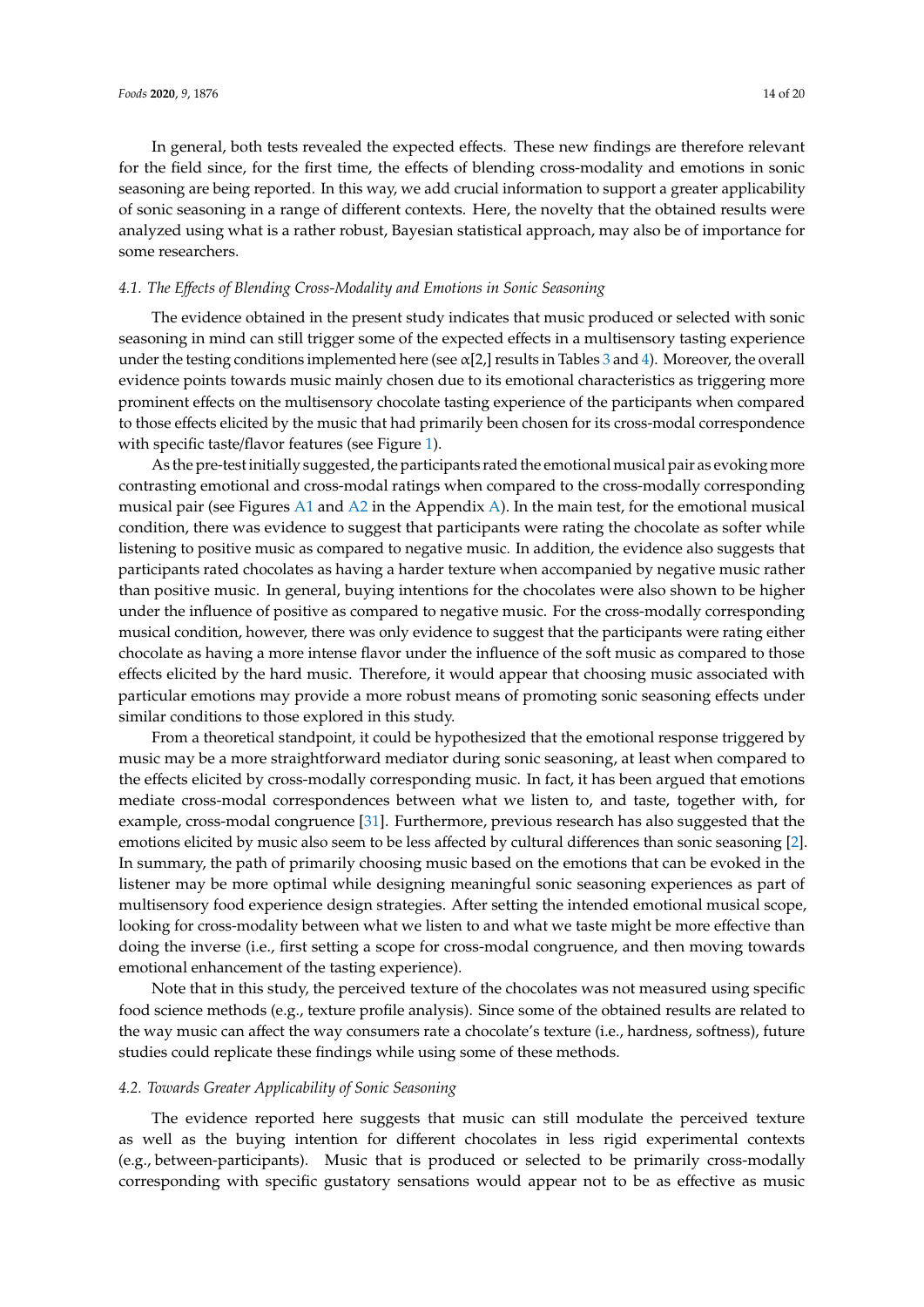that has primarily been selected due to its emotional features (cf. [\[2\]](#page-17-19)). However, this methodology also shows that such music can still trigger specific effects on the multisensory tasting experience of chocolate, such as modulating the perceived flavor intensity (see Table [3\)](#page-7-0). By conducting this study in Asia, we also provide further support that these results can be also be implemented in different cultural contexts (cf. [\[2\]](#page-17-19)).

#### *4.3. Sonic Seasoning: A Bayesian Approach*

The results obtained in the present study suggest that the methodological decision to approach the strongly asymmetric behavior of the data analyzed in the main test of this study via logit-normal regression statistical models was effective. Bounded responses presenting such characteristics can be more effectively modeled through logit-normal regression models [\[63](#page-19-10)[,65\]](#page-19-12). They represent an intuitive alternative to, for example, traditional multivariate approaches with near-the-boundary outcomes, like those presented in this and other similar studies [\[65\]](#page-19-12). In fact, the number of categories in integer-based scales, and corresponding parameter space, such as those present in this study, would be prohibitive and impractical across alternatives viable for integer-based fine scales, such as those stemming from categorical data models (e.g., [\[2\]](#page-17-19)). In summary, the proposed Bayesian framework naturally allows for interpretations based on full representation of the existing evidence (e.g., weak, strong, or no evidence), and aligns with recent recommendations within the statistical community (e.g., [\[49](#page-18-18)[–51\]](#page-18-19)).

#### *4.4. Final Thoughts from the Practitioner Perspective*

This report adds value to the corresponding literature while providing a setting for greater applicability of sonic seasoning across more diverse situations of multisensory food experience design. For instance, brands can use these findings as a baseline to produce music that may be able to enhance the multisensory tasting experience of their customers. Such music can be used as part of promotion, as in advertising and/or experiential strategies (e.g., [\[66\]](#page-19-13)). When considering the further adoption of individual-targeted marketing, not only a particular set of products can be marketed based in past purchasing experiences, but sonic seasoning may also be useful when designing experiences to match the products as well as the customer's characteristics (e.g., based on personal musical preferences). In fact, multisensory experiences involving music and food/beverage consumption seem to be increasingly appealing to those working in this sector of product and experience design (i.e., see Campari [\[67\]](#page-19-14), Godiva [\[68\]](#page-19-15), Jägermeister [\[69\]](#page-19-16), Tramontina [\[70\]](#page-19-17)).

Compared to previous similar studies, it is now clearer that such ideas can be implemented in less rigid settings without, for example, the need to incorporate within-participants contrast (cf., [\[1](#page-17-0)[,2](#page-17-19)[,24\]](#page-17-20)). This makes it easier (i.e., more flexible) to consider sonic seasoning as adding value during the design of food experiences for the end consumer. Here, we could think of sonic seasoning applied to the end consumer as one sound cue being individually delivered (i.e., as an audio logo, and/or perhaps as a sonic jingle as part of a food/drink promotion's campaign). Importantly, the user-friendly way in which the experimental task was designed in this study allows for further adoption of different ways of sourcing for sonic seasoning, including potential online options (i.e., e-commerce). This is mainly due to the fact that the experimental conditions to be controlled while sourcing for sonic seasoning have been significantly optimized in this assessment, and shown to be effective. Hence, online sonic seasoning sampling (something that, to our knowledge, has not yet being implemented) may become more feasible as long as the end user has access to the specific food/beverage at stake, accompanied by some basic gear such as a graphics user interface (GUI), headphones, and internet.

**Author Contributions:** Conceptualization, F.R.-C.; methodology, F.R.-C.; formal analysis, L.H.G., E.t.H.; original draft preparation, F.R.-C.; writing—review and editing, F.R.-C., C.S., L.H.G., E.t.H.; funding acquisition, F.R.-C. All authors have read and agreed to the published version of the manuscript.

**Funding:** This research was funded by Universidad de los Andes' FAPA internal funding scheme (FAPA N.32/PR.3.2018.4927).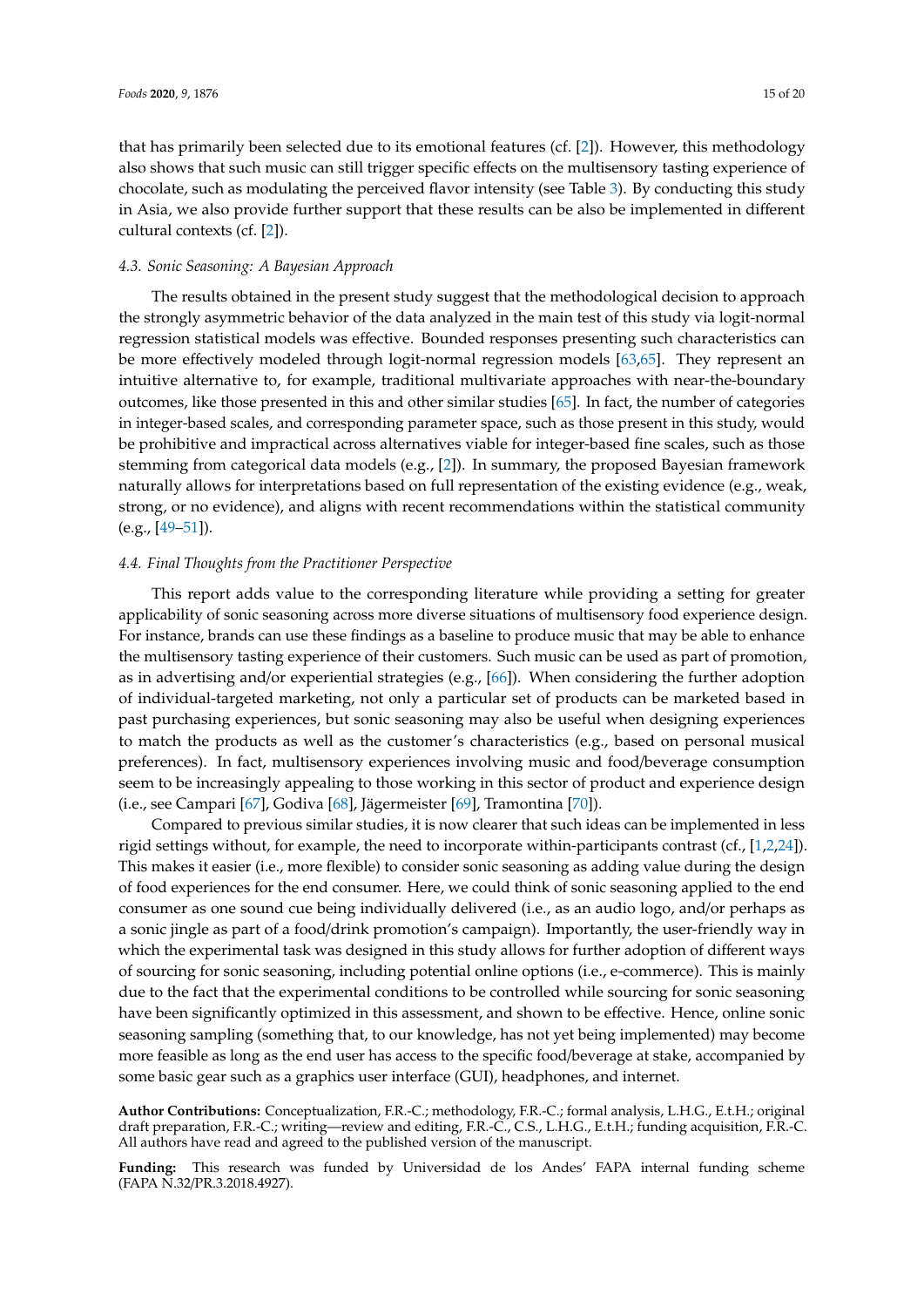**Acknowledgments:** The authors would like to thank the crew from the Asia Culture Center (ACC\_R Creators in Lab program located in Gwangju, Korea), Takuji Narumi, Yuji Suzuki, and Knowledge Capital (located in Osaka, Japan), for their support during the different stages of the construction of the dataset (see [\[4\]](#page-17-1)).

**Conflicts of Interest:** The authors declare no conflict of interest.

**Ethics Statement:** This study was carried out in accordance with the recommendations of the Social and Societal Ethics Committee at KU Leuven, SMEC (Protocol registered as G-2015 07 281). All participants gave their written informed consent prior to starting the study. Participants under the age of 18 years were asked for parental approval, prior to giving the corresponding written informed consent.

#### <span id="page-15-0"></span>**Appendix A**

#### *Data Analysis of the Pre-Test*

The data of this pre-test was processed via multivariate analyses using SPSS 26. One analysis was conducted for the cross-modal ratings, and another for the emotional ones. In both cases, the ratings were declared as dependent variables, and the songs as fixed factors. Tukey was applied as a correction for the post-hoc analyses.

In general, a main effect of music was found for the cross-modal ratings  $[F(15, 1602) = 48.80]$ ,  $p \le 0.001$ , partial eta squared = 0.314. Multiple comparisons revealed that most differences in ratings were significant ( $p \le 0.005$ ). None of the differences were significant between participants in terms of the softness and Negative/Hard songs (*p* = 0.075), sweetness between Negative/Hard songs (*p* = 0.196), and bitterness between Sweet/Soft songs (*p* = 0.208). The positive song evoked the sweetest ( $M<sub>swect</sub> = 4.41$ , SD = 0.81), and softest ratings ( $M<sub>soft</sub> = 4.46$ , SD = 0.84), followed by the soft song ( $M<sub>sweet</sub> = 3.30$ , SD = 1.29;  $M<sub>soft</sub> = 3.82$ , SD = 1.24). Hard ( $M<sub>sweet</sub> = 1.36$ , SD = 0.886;  $M<sub>soft</sub> = 1.44$ ,  $SD = 0.852$ ), and negative ( $M<sub>swect</sub> = 1.21$ ,  $SD = 0.639$ ;  $M<sub>soft</sub> = 1.24$ ,  $SD = 0.652$ ) songs had the lowest corresponding ratings. Negative ( $M<sub>bitter</sub> = 3.06$ , SD = 1.44) and hard ( $M<sub>bitter</sub> = 2.73$ , SD = 1.43) songs evoked the most bitter ratings, followed by the soft ( $M<sub>bitter</sub> = 1.32$ , SD = 0.75) and sweet ( $M<sub>bitter</sub> = 1.15$ ,  $SD = 0.51$ ) songs. The negative song evoked the hardest ( $M<sub>hard</sub> = 3.90$ ,  $SD = 1.18$ ) ratings, followed by the hard ( $M_{\text{hard}} = 2.82$ , SD = 1.40), the soft ( $M_{\text{hard}} = 1.61$ , SD = 0.87), and sweet ( $M_{\text{hard}} = 1.33$ , SD = 0.61) songs. Figure [A1](#page-16-0) summarizes the obtained cross-modal results.

A main effect of music was also found for the emotional ratings [F(6, 1072) = 83.33,  $p \le 0.001$ , partial eta squared = 0.318]. Multiple comparisons revealed that most differences in ratings were significant  $(p \le 0.005)$ . The ratings that did not show any evidence of difference across participants were the negative ones between the positive/soft songs ( $p = 0.938$ ). Concerning emotional ratings, the positive song was the one that evoked the most positive emotions ( $M_{positive} = 16.42$ , SD = 4.38), followed by the soft ( $M_{positive}$  = 13.09, SD = 4.67), the negative ( $M_{positive}$  = 10.19, SD = 4.64), and finally the hard  $(M_{positive} = 8.96, SD = 3.97)$  songs. The negative  $(M_{negative} = 14.88, SD = 5.12)$  and hard  $(M_{negative} = 14.84,$  $SD = 4.79$ ) songs evoked the most negative emotions, followed by the soft ( $M_{\text{negative}} = 6.64$ ,  $SD = 3.08$ ) and positive  $(M_{\text{negative}} = 5.50, SD = 1.47)$  songs. Figure [A2](#page-16-1) summarizes the emotional results obtained.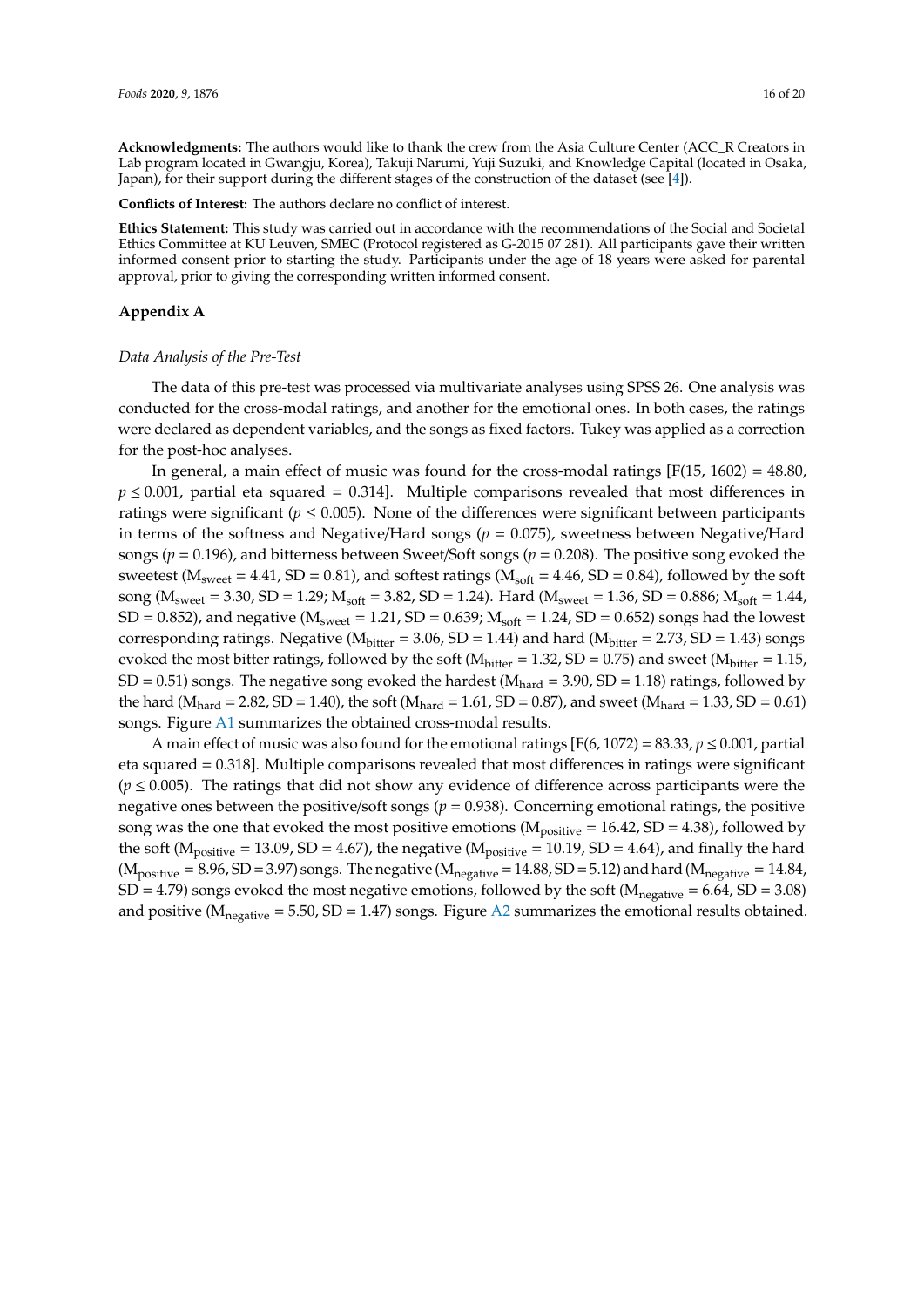<span id="page-16-0"></span>

values with corresponding standard deviations (SD). Plus signs show the only pairs of bars where there values with corresponding standard deviations (SD). Plus signs show the only pairs of bars where there was no significant difference between such means at 95% confidence. **Figure A1.** Summary of cross-modal ratings during the pre-test of the songs. Bars represent the mean

<span id="page-16-1"></span>

pre-test of the songs. Bars represent the mean values with corresponding standard deviations (SD). Plus signs show the only pairs of bars where there was no significant difference between such means at 05% canfidance **Figure A2.** Summary of the Positive and Negative Affect Schedule (PANAS) ratings during the 95% confidence.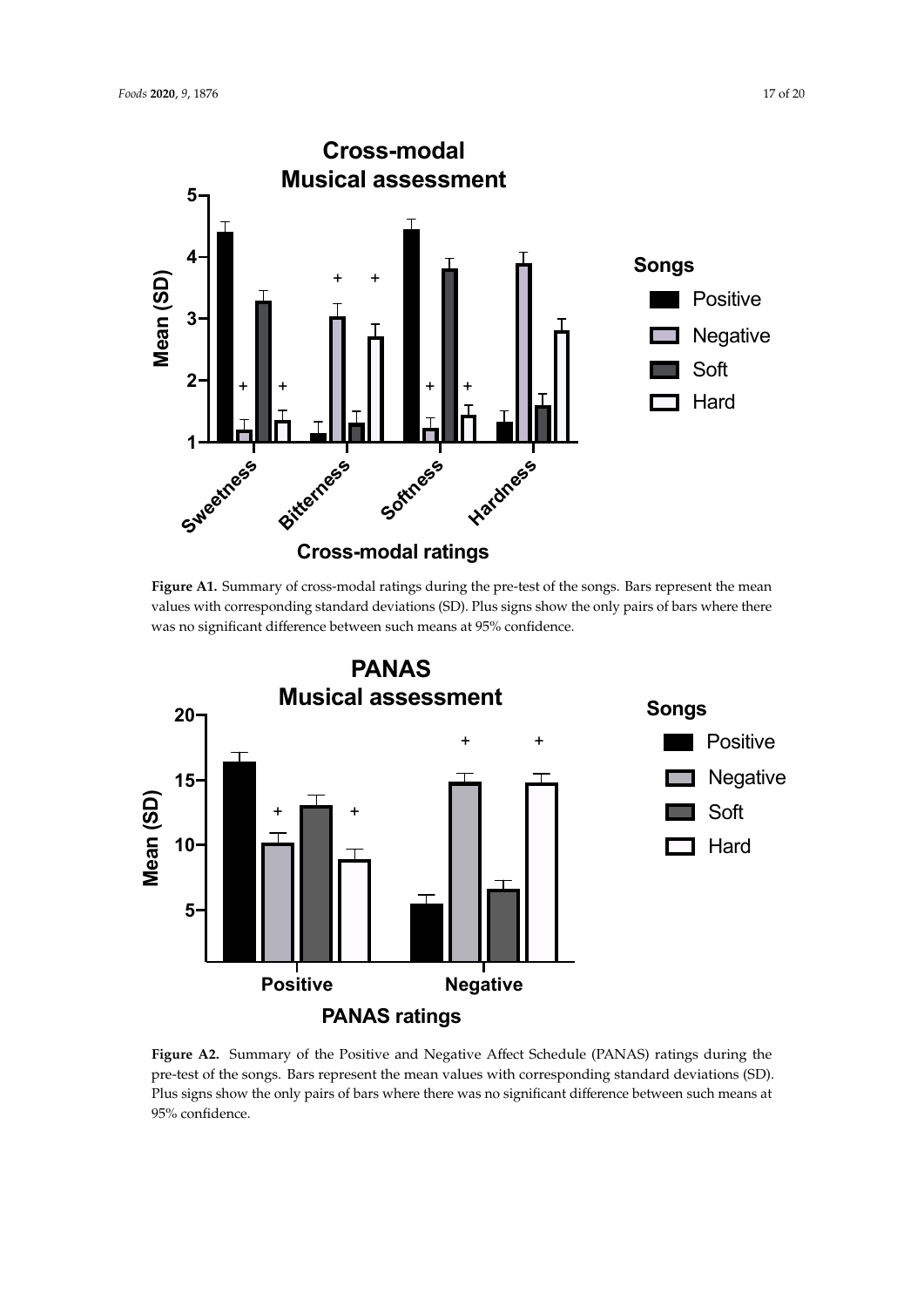#### **References**

- <span id="page-17-0"></span>1. Crisinel, A.-S.; Cosser, S.; King, S.; Jones, R.R.K.; Petrie, J.; Spence, C. A bittersweet symphony: Systematically modulating the taste of food by changing the sonic properties of the soundtrack playing in the background. *Food Qual. Prefer.* **2012**, *24*, 201–204. [\[CrossRef\]](http://dx.doi.org/10.1016/j.foodqual.2011.08.009)
- <span id="page-17-19"></span>2. Carvalho, F.R.; Gunn, L.; Molina, G.; Narumi, T.; Spence, C.; Suzuki, Y.; Ter Horst, E.; Wagemans, J. A sprinkle of emotions vs a pinch of crossmodality: Towards globally meaningful sonic seasoning strategies for enhanced multisensory tasting experiences. *J. Bus. Res.* **2020**, *117*, 389–399. [\[CrossRef\]](http://dx.doi.org/10.1016/j.jbusres.2020.04.055)
- 3. Wang, Q.J.; Spence, C. Assessing the influence of music on wine perception among wine professionals. *Food Sci. Nutr.* **2018**, *6*, 295–301. [\[CrossRef\]](http://dx.doi.org/10.1002/fsn3.554) [\[PubMed\]](http://www.ncbi.nlm.nih.gov/pubmed/29564095)
- <span id="page-17-1"></span>4. Spence, C.; Reinoso-Carvalho, F.; Velasco, C.; Wang, Q.J. Extrinsic auditory contributions to food perception & consumer behaviour: An interdisciplinary review. *Multisens. Res.* **2019**, *32*, 275–318. [\[CrossRef\]](http://dx.doi.org/10.1163/22134808-20191403) [\[PubMed\]](http://www.ncbi.nlm.nih.gov/pubmed/31059484)
- <span id="page-17-2"></span>5. Spence, C. Crossmodal correspondences: A tutorial review. *Atten. Percept. Psychophys.* **2011**, *73*, 971–995. [\[CrossRef\]](http://dx.doi.org/10.3758/s13414-010-0073-7) [\[PubMed\]](http://www.ncbi.nlm.nih.gov/pubmed/21264748)
- <span id="page-17-3"></span>6. Gallace, A.; Spence, C. Multisensory synesthetic interactions in the speeded classification of visual size. *Percept. Psychophys.* **2006**, *68*, 1191–1203. [\[CrossRef\]](http://dx.doi.org/10.3758/BF03193720) [\[PubMed\]](http://www.ncbi.nlm.nih.gov/pubmed/17355042)
- <span id="page-17-4"></span>7. Parise, C.V.; Knorre, K.; Ernst, M.O. Natural auditory scene statistics shapes human spatial hearing. *Proc. Natl. Acad. Sci. USA* **2014**, *111*, 6104–6108. [\[CrossRef\]](http://dx.doi.org/10.1073/pnas.1322705111)
- <span id="page-17-5"></span>8. Kellaris, J.J.; Kent, R.J. An exploratory investigation of responses elicited by music varying in tempo, tonality, and texture. *J Consum. Psychol.* **1993**, *2*, 381–401. [\[CrossRef\]](http://dx.doi.org/10.1016/S1057-7408(08)80068-X)
- <span id="page-17-6"></span>9. Caldwell, C.; Hibbert, S.A. The influence of music tempo and musical preference on restaurant patrons' behavior. *Psychol. Mark.* **2002**, *19*, 895–917. [\[CrossRef\]](http://dx.doi.org/10.1002/mar.10043)
- <span id="page-17-7"></span>10. Mathiesen, S.L.; Mielby, L.A.; Byrne, D.V.; Wang, Q.J. Music to eat by: A systematic investigation of the relative importance of tempo and articulation on eating time. *Appetite* **2020**, 104801. [\[CrossRef\]](http://dx.doi.org/10.1016/j.appet.2020.104801)
- <span id="page-17-8"></span>11. Roballey, T.C.; McGreevy, C.; Rongo, R.R.; Schwantes, M.L.; Steger, P.J.; Wininger, M.A.; Gardner, E.B. The effect of music on eating behavior. *Bull. Psychon. Soc.* **1985**, *23*, 221–222. [\[CrossRef\]](http://dx.doi.org/10.3758/BF03329832)
- <span id="page-17-9"></span>12. Milliman, R.E. The influence of background music on the behavior of restaurant patrons. *J. Consum. Res.* **1986**, *13*, 286–289. [\[CrossRef\]](http://dx.doi.org/10.1086/209068)
- <span id="page-17-10"></span>13. McCarron, A.; Tierney, K.J. The effect of auditory stimulation on the consumption of soft drinks. *Appetite* **1989**, *13*, 155–159. [\[CrossRef\]](http://dx.doi.org/10.1016/0195-6663(89)90112-8)
- <span id="page-17-11"></span>14. Stafford, L.D.; Fernandes, M.; Agobiani, E. Effects of noise and distraction on alcohol perception. *Food Qual. Prefer.* **2012**, *24*, 218–224. [\[CrossRef\]](http://dx.doi.org/10.1016/j.foodqual.2011.10.012)
- <span id="page-17-12"></span>15. Woods, A.T.; Poliakoff, E.; Lloyd, D.M.; Dijksterhuis, G.B.; Thomas, A. Flavor Expectation: The effect of assuming homogeneity on drink perception. *Chemosens. Percept.* **2010**, *3*, 174–181. [\[CrossRef\]](http://dx.doi.org/10.1007/s12078-010-9080-2)
- <span id="page-17-13"></span>16. Spence, C. Noise and its impact on the perception of food and drink. *Flavour* **2014**, *3*, 9. [\[CrossRef\]](http://dx.doi.org/10.1186/2044-7248-3-9)
- <span id="page-17-14"></span>17. Holt-Hansen, K. Taste and pitch. *Percept. Mot. Ski.* **1968**, *27*, 59–68. [\[CrossRef\]](http://dx.doi.org/10.2466/pms.1968.27.1.59)
- <span id="page-17-16"></span>18. Knöferle, K.; Spence, C.; Knoeferle, K. Crossmodal correspondences between sounds and tastes. *Psychon. Bull. Rev.* **2012**, *19*, 992–1006. [\[CrossRef\]](http://dx.doi.org/10.3758/s13423-012-0321-z)
- 19. Reinoso Carvalho, F.; Wang, Q.J.; De Causmaecker, B.; Steenhaut, K.; Van Ee, R.; Spence, C. Tune that beer! Listening to the pitch of beer. *Beverages* **2016**, *2*, 31. [\[CrossRef\]](http://dx.doi.org/10.3390/beverages2040031)
- <span id="page-17-15"></span>20. Rudmin, F.; Cappelli, M. Tone-taste synesthesia: A replication. *Percept. Mot. Ski.* **1983**, *56*, 118. [\[CrossRef\]](http://dx.doi.org/10.2466/pms.1983.56.1.118)
- <span id="page-17-17"></span>21. Crisinel, A.-S.; Spence, C. As bitter as a trombone: Synesthetic correspondences in non-synesthetes between tastes and flavors and musical instruments and notes. *Atten. Percept. Psychophys.* **2010**, *72*, 1994–2002. [\[CrossRef\]](http://dx.doi.org/10.3758/APP.72.7.1994) [\[PubMed\]](http://www.ncbi.nlm.nih.gov/pubmed/20952795)
- 22. Guetta, R.; Loui, P. When music is salty: The crossmodal associations between sound and taste. *PLoS ONE* **2017**, *12*, e0173366. [\[CrossRef\]](http://dx.doi.org/10.1371/journal.pone.0173366) [\[PubMed\]](http://www.ncbi.nlm.nih.gov/pubmed/28355227)
- 23. Mesz, B.; Trevisan, M.A.; Sigman, M. The taste of music. *Percept.* **2011**, *40*, 209–219. [\[CrossRef\]](http://dx.doi.org/10.1068/p6801) [\[PubMed\]](http://www.ncbi.nlm.nih.gov/pubmed/21650094)
- <span id="page-17-20"></span>24. Reinoso-Carvalho, F.; Wang, Q.J.; Van Ee, R.; Persoone, D.; Spence, C. "Smooth operator": Music modulates the perceived creaminess, sweetness, and bitterness of chocolate. *Appetite* **2017**, *108*, 383–390. [\[CrossRef\]](http://dx.doi.org/10.1016/j.appet.2016.10.026)
- <span id="page-17-18"></span>25. Reinoso-Carvalho, F.; Van Ee, R.; Rychtarikova, M.; Touhafi, A.; Steenhaut, K.; Persoone, D.; Spence, C.; Leman, M. Does music influence the multisensory tasting experience? *J. Sens. Stud.* **2015**, *30*, 404–412. [\[CrossRef\]](http://dx.doi.org/10.1111/joss.12168)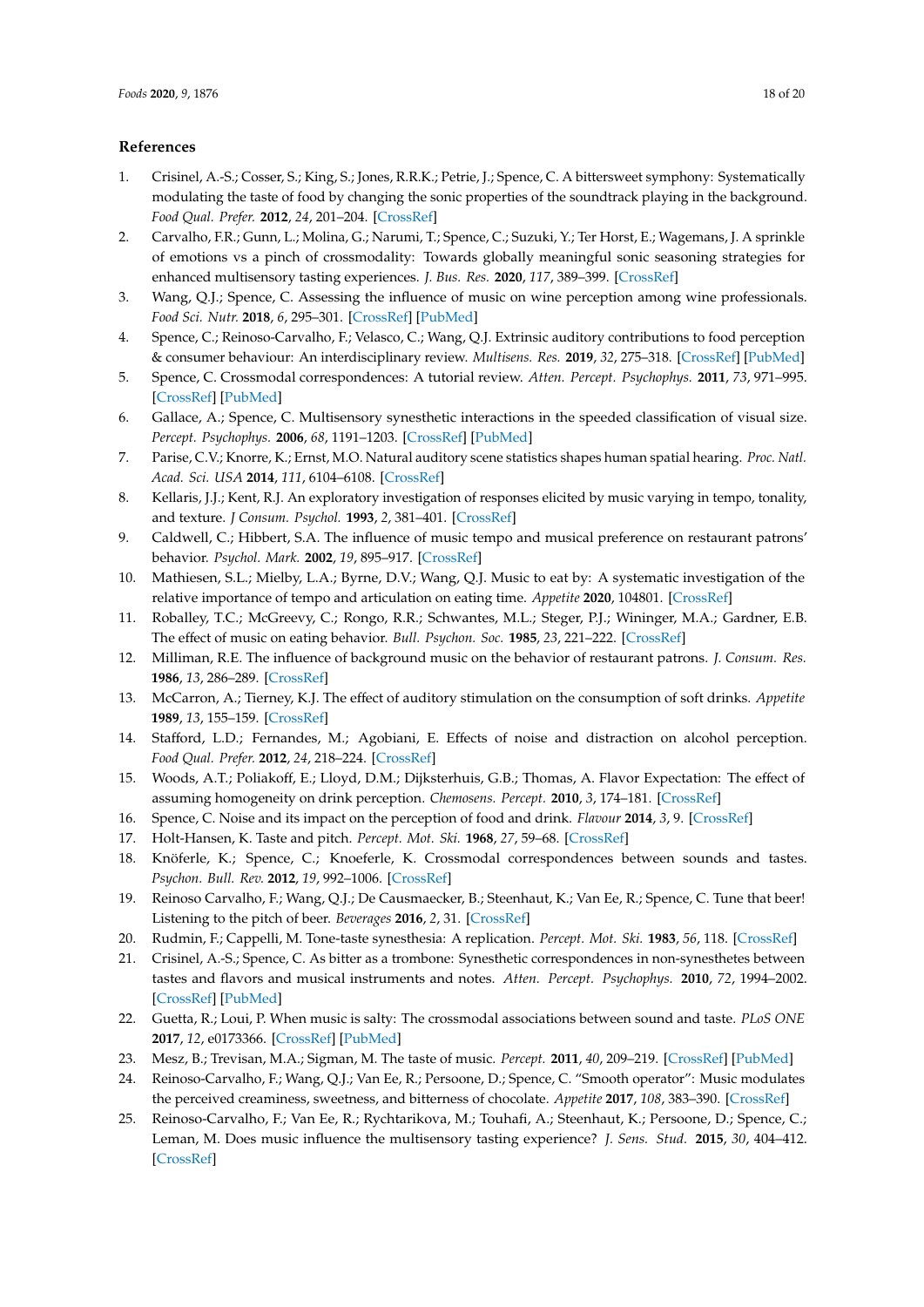- <span id="page-18-0"></span>26. Watson, Q.J.; Gunther, K.L. Trombones elicit bitter more strongly than do clarinets: A partial replication of three studies of Crisinel and Spence. *Multisens. Res.* **2017**, *30*, 321–335. [\[CrossRef\]](http://dx.doi.org/10.1163/22134808-00002573)
- <span id="page-18-1"></span>27. Spence, C. Sonic seasoning. In *Audio Branding: Using Sound to Build Your Brand*; Minsky, L., Fahey, C., Eds.; Kogan Page: London, UK, 2017; pp. 52–58.
- <span id="page-18-2"></span>28. Velasco, C.; Reinoso-Carvalho, F.; Petit, O.; Nijholt, A. A multisensory approach for the design of food and drink enhancing sonic systems. In Proceedings of the 1st Workshop on Multi-sensorial Approaches to Human-Food Interaction—ICMI '16, Tokyo, Japan, 12-16 November 2016. [\[CrossRef\]](http://dx.doi.org/10.1145/3007577.3007578)
- <span id="page-18-3"></span>29. Kantono, K.; Hamid, N.; Shepherd, D.; Lin, Y.H.T.; Skiredj, S.; Carr, B.T. Emotional and electrophysiological measures correlate to flavor perception in the presence of music. *Physiol Behav.* **2019**, *199*, 154–164. [\[CrossRef\]](http://dx.doi.org/10.1016/j.physbeh.2018.11.012)
- 30. Kantono, K.; Hamid, N.; Shepherd, D.; Yoo, M.J.Y.; Carr, B.T.; Grazioli, G. The effect of background music on food pleasantness ratings. *Psychol. Music.* **2016**, *44*, 1111–1125. [\[CrossRef\]](http://dx.doi.org/10.1177/0305735615613149)
- <span id="page-18-7"></span>31. Reinoso-Carvalho, F.; Dakduk, S.; Wagemans, J.; Spence, C. Not just another pint! The role of emotion induced by music on the consumer's tasting experience. *Multisens. Res.* **2019**, *32*, 367–400. [\[CrossRef\]](http://dx.doi.org/10.1163/22134808-20191374)
- <span id="page-18-4"></span>32. Ziv, N. Musical flavor: The effect of background music and presentation order on taste. *Eur. J. Mark.* **2018**, *52*, 1485–1504. [\[CrossRef\]](http://dx.doi.org/10.1108/EJM-07-2017-0427)
- <span id="page-18-5"></span>33. Cheskin, L. *Marketing Success: How To Achieve It*; Cahners Books: Boston, MA, USA, 1972.
- <span id="page-18-6"></span>34. Wang, Q.J.; Spence, C. 'Striking a sour note': Assessing the influence of consonant and dissonant music on taste perception. *Multisens. Res.* **2016**, *29*, 195–208. [\[CrossRef\]](http://dx.doi.org/10.1163/22134808-00002505) [\[PubMed\]](http://www.ncbi.nlm.nih.gov/pubmed/27311296)
- <span id="page-18-8"></span>35. Seo, H.-S.; Hummel, T. Effects of olfactory dysfunction on sensory evaluation and preparation of foods. *Appetite* **2009**, *53*, 314–321. [\[CrossRef\]](http://dx.doi.org/10.1016/j.appet.2009.07.010)
- <span id="page-18-9"></span>36. Spence, C. Just how much of what we taste derives from the sense of smell? *Flavour* **2015**, *4*, 30. [\[CrossRef\]](http://dx.doi.org/10.1186/s13411-015-0040-2)
- 37. Stevenson, R.J.; Boakes, R.A.; Wilson, J.P. Counter-conditioning following human odor–taste and color–taste learning. *Learn. Motiv.* **2000**, *31*, 114–127. [\[CrossRef\]](http://dx.doi.org/10.1006/lmot.1999.1044)
- <span id="page-18-10"></span>38. Velasco, C.; Balboa, D.; Marmolejo-Ramos, F.; Spence, C. Crossmodal effect of music and odor pleasantness on olfactory quality perception. *Front. Psychol.* **2014**, *5*, 1352. [\[CrossRef\]](http://dx.doi.org/10.3389/fpsyg.2014.01352) [\[PubMed\]](http://www.ncbi.nlm.nih.gov/pubmed/25506332)
- <span id="page-18-11"></span>39. Spence, C. On the relative nature of (pitch-based) crossmodal correspondences. *Multisens. Res.* **2019**, *32*, 235–265. [\[CrossRef\]](http://dx.doi.org/10.1163/22134808-20191407)
- 40. Bravo-Moncayo, L.; Reinoso-Carvalho, F.; Velasco, C. The effects of noise control in coffee tasting experiences. *Food Qual. Prefer.* **2020**, *86*, 104020. [\[CrossRef\]](http://dx.doi.org/10.1016/j.foodqual.2020.104020)
- <span id="page-18-12"></span>41. Sherif, M.; Taub, D.; Hovland, C.I. Assimilation and contrast effects of anchoring stimuli on judgments. *J. Exp. Psychol.* **1958**, *55*, 150–155. [\[CrossRef\]](http://dx.doi.org/10.1037/h0048784)
- <span id="page-18-13"></span>42. North, A.C. The effect of background music on the taste of wine. *Br. J. Psychol.* **2011**, *103*, 293–301. [\[CrossRef\]](http://dx.doi.org/10.1111/j.2044-8295.2011.02072.x)
- 43. Reinoso-Carvalho, F.; Van Ee, R.; Rychtáriková, M.; Touhafi, A.; Steenhaut, K.; Persoone, D.; Spence, C. Using sound-taste correspondences to enhance the subjective value of tasting experiences. *Front. Psychol.* **2015**, *6*. [\[CrossRef\]](http://dx.doi.org/10.3389/fpsyg.2015.01309)
- 44. Wang, Q.J.; Spence, C. Assessing the effect of musical congruency on wine tasting in a live performance setting. *i-Perception* **2015**, *6*. [\[CrossRef\]](http://dx.doi.org/10.1177/2041669515593027)
- <span id="page-18-14"></span>45. Wang, Q.J.; Keller, S.; Spence, C. Sounds spicy: Enhancing the evaluation of piquancy by means of a customised crossmodally congruent soundtrack. *Food Qual. Prefer.* **2017**, *58*, 1–9. [\[CrossRef\]](http://dx.doi.org/10.1016/j.foodqual.2016.12.014)
- <span id="page-18-15"></span>46. Crisinel, A.-S.; Spence, C. The impact of pleasantness ratings on crossmodal associations between food samples and musical notes. *Food Qual. Prefer.* **2012**, *24*, 136–140. [\[CrossRef\]](http://dx.doi.org/10.1016/j.foodqual.2011.10.007)
- <span id="page-18-16"></span>47. Wichberg, A. The world´s Fastest Growing Region. Business Sweden. July 2020. Available online: [https:](https://marketing.business-sweden.se/acton/media/28818/apac-consumer-study) //[marketing.business-sweden.se](https://marketing.business-sweden.se/acton/media/28818/apac-consumer-study)/acton/media/28818/apac-consumer-study (accessed on 20 October 2020).
- <span id="page-18-17"></span>48. World Economic Forum. Future of Consumption in Fast-Growth Consumer Markets: ASEAN 2030. Bain & Company. July 2020. Available online: https://www.bain.com/insights/[future-of-consumption-in](https://www.bain.com/insights/future-of-consumption-in-fast-growing-markets-asean-2030/)[fast-growing-markets-asean-2030](https://www.bain.com/insights/future-of-consumption-in-fast-growing-markets-asean-2030/)/ (accessed on 20 October 2020).
- <span id="page-18-18"></span>49. Benjamin, D.J.; Berger, J.O. Three recommendations for improving the use of p-values. *Am. Stat.* **2019**, *73*, 186–191. [\[CrossRef\]](http://dx.doi.org/10.1080/00031305.2018.1543135)
- 50. Wasserstein, R.L.; Lazar, N.A. The ASA statement on p-values: Context, process, and purpose. *Am. Stat.* **2016**, *70*, 129–133. [\[CrossRef\]](http://dx.doi.org/10.1080/00031305.2016.1154108)
- <span id="page-18-19"></span>51. Wasserstein, R.L.; Schirm, A.L.; Lazar, N.A. Moving to a world beyond "p < 0.05 ". *Am Stat.* **2019**, *73* (Suppl. 1), 1–19. [\[CrossRef\]](http://dx.doi.org/10.1080/00031305.2019.1583913)